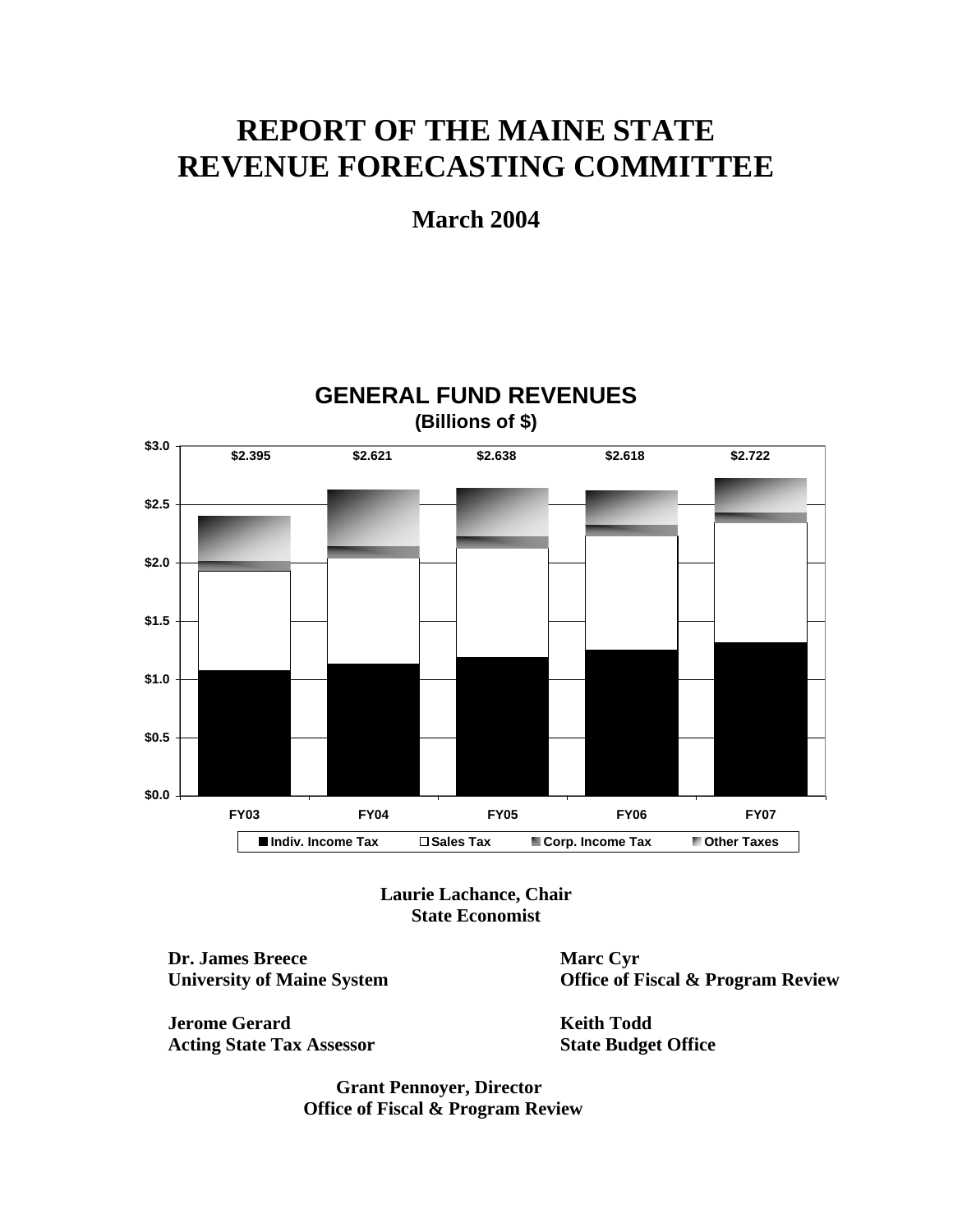

### **STATE OF MAINE REVENUE FORECASTING COMMITTEE**

#### **Members:**

*Laurie Lachance, State Economist, Chair James Breece,University of Maine System Marc Cyr, Principal Analyst, Office of Fiscal and Program Review Jerome Gerard, Acting State Tax Assessor Grant Pennoyer, Director, Office of Fiscal and Program Review Keith Todd, State Budget Officer*

March 8, 2004

TO: Governor John E. Baldacci Members, Legislative Council Members, Joint Standing Committee on Appropriations Members, Joint Standing Committee on Taxation Members, Joint Standing Committee on Transportation

FROM: Revenue Forecasting Committee

#### **RE: Revenue Reprojections – March 2004 Update Forecast**

In the fall of 2003, the Maine State Revenue Forecasting Committee did a very thorough review of all major General Fund, Highway Fund and Tobacco Settlement Fund revenue lines and prepared a forecast through the 06/07 biennium. That forecast, on which the current general services budget has been set, is described in detail in the December 2003 Report, which also includes a description of the forecasting process. In February of 2004, the Revenue Committee reconvened to review and, if necessary, adjust the December revenue projections in an effort to provide the Governor and Legislature the most current information on which they can set State budgets. The process of review and update is abbreviated and focuses primarily on large revenue lines where either significant budget-to-actual variances have occurred or where new information has been brought to light that demands a re-forecast.

This report, the annual March report of the Committee, is only meant as an update to the larger, more comprehensive December forecast report. At its meeting February 12, 2004, the Revenue Forecasting Committee met to consider the latest Consensus Economic Forecasting Commission's projections and the effect that this new information, as well as other updated assumptions, has on baseline revenue growth. Overall, the Committee is recommending some very minor adjustments at this point. The results are summarized as follows:

**General Fund**: The Committee recommends an extremely small (\$4.8 million or 0.1%) upward revision in the General Fund Revenue projections for the FY04/FY05 biennium, and a small downward revision (\$9.7 million or 0.2%) for the FY06/FY07 period. The upward revision to 04/05 is primarily due to solid Sales Tax collections and a sizable one-time upward reprojection of abandoned property in the "Other Revenue" line. The downward revision for 06/07 is due, entirely, to a downward re-forecast of Individual Income Taxes. Despite the fact that YTD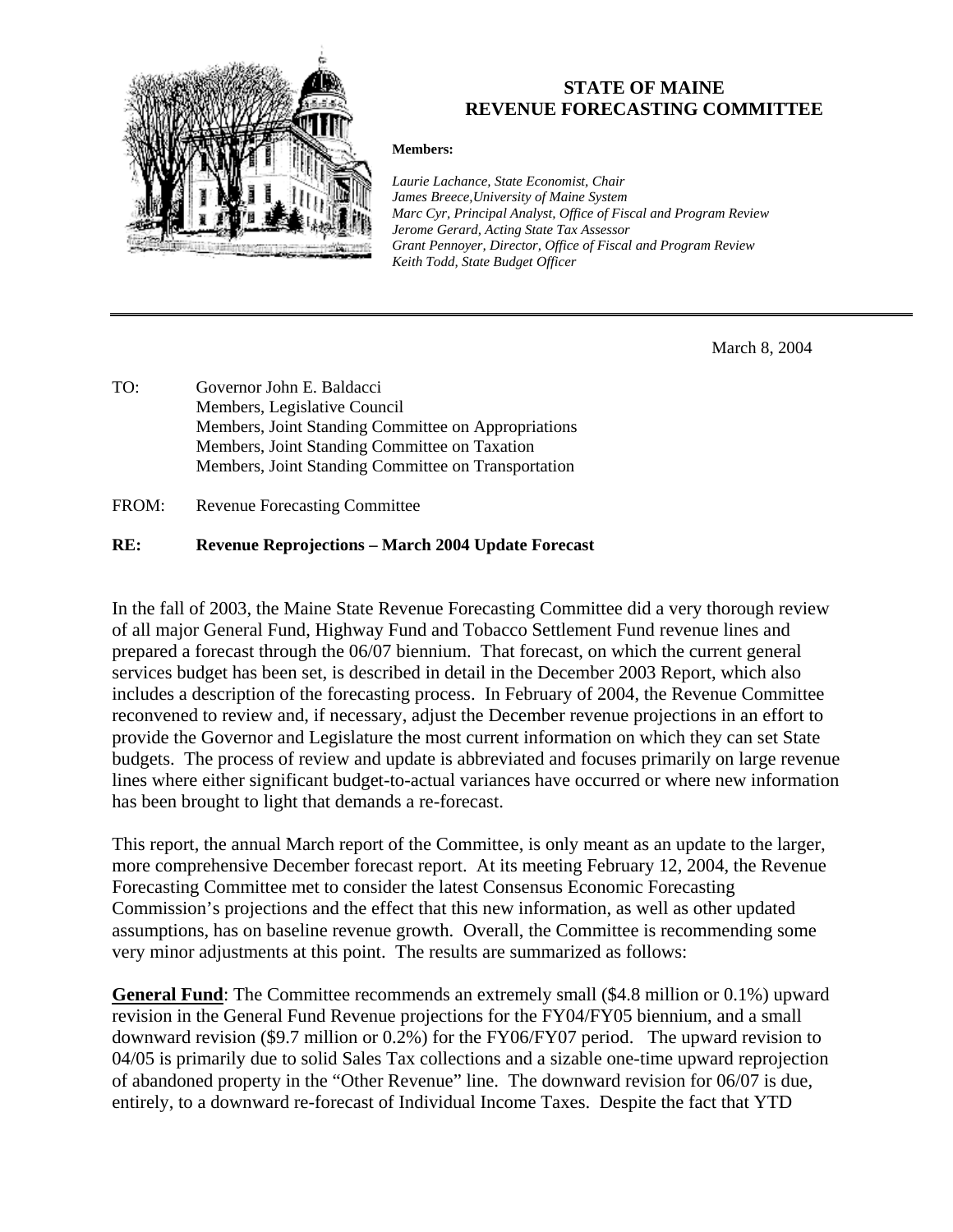variances are positive in this revenue category, a Maine Revenue Services analysis shows that Maine residents, like others nationally, are over-withholding. This means that larger refunds and smaller final payments are likely for this year and that withholding will be adjusted downward in the future. This downward adjustment is nearly \$11 million annually.

**Highway Fund**: The Revenue Committee revised Highway Fund projections upward by \$1.8 million (0.3%) for the 04/05 biennium and upward by \$1.3 million (0.2%) for 06/07. These upward revisions are driven by higher than anticipated long-term trailer registrations in FY04 and an upward revision in the inflation assumption developed by the Consensus Economic Forecasting Commission for 2003. Because fuel taxes are indexed to inflation, an upward revision in the rate of inflation for 2003 increased the base and automatically led to an upward revision in fuel tax projections through the forecast years.

**Fund for a Healthy Maine**: Tobacco Settlement Funds were not revised at this time.

#### **TABLE 1**

|                                 | <b>Reprojection for General and Highway Funds</b><br>(millions of dollars) |               |               |               |  |  |  |  |  |  |  |  |
|---------------------------------|----------------------------------------------------------------------------|---------------|---------------|---------------|--|--|--|--|--|--|--|--|
|                                 | <b>FY2004</b>                                                              | <b>FY2005</b> | <b>FY2006</b> | <b>FY2007</b> |  |  |  |  |  |  |  |  |
| <b>General Fund</b>             | 6.4                                                                        | (1.6)         | (4.9)         | (4.8)         |  |  |  |  |  |  |  |  |
| <b>Highway Fund</b>             | 1.2                                                                        | $0.6^{\circ}$ | 0.6           | 0.7           |  |  |  |  |  |  |  |  |
| <b>Fund for a Healthy Maine</b> |                                                                            |               |               |               |  |  |  |  |  |  |  |  |

#### **Underlying Assumptions**:

Economic: The Consensus Economic Forecasting Commission met on January 27, 2004 to discuss whether their October 2003 forecast (which is the current set of economic assumptions underlying state revenue projections) should be revised. After lengthy discussion, the Committee decided to leave their October projections virtually unchanged, with 2 exceptions. The first change was a small upward revision in the personal income growth rate from 3.5% to 4.0% for 2003 to reflect the US Bureau of Economic Analysis' recent announcement on income growth through the  $3<sup>rd</sup>$  quarter of 2003. The increase in personal income growth for 2003 occurred in the categories of Other Labor Income, Proprietors Income, and Transfer Payments, all of which grew faster through September 2003 than had been forecast. The second change was an upward revision in the rate of inflation for 2003 from 2.0% to 2.3%.

To summarize the economic outlook that underlies this current revenue forecast: Maine's Personal Income is projected to grow at a relatively modest 4.0% rate in 2004 and accelerate slightly to 4.5% for 2005-2007; employment growth, estimated at 0.0% for 2003, is expected to increase to 0.8% in 2004 and 1% annually thereafter, which is about 1/3 the pace of growth that Maine experienced in the late 1990s; and the Consumer Price Index is assumed to remain in the vicinity of 2% for 2004 and 2005 before rising slightly to a 2.5% rate.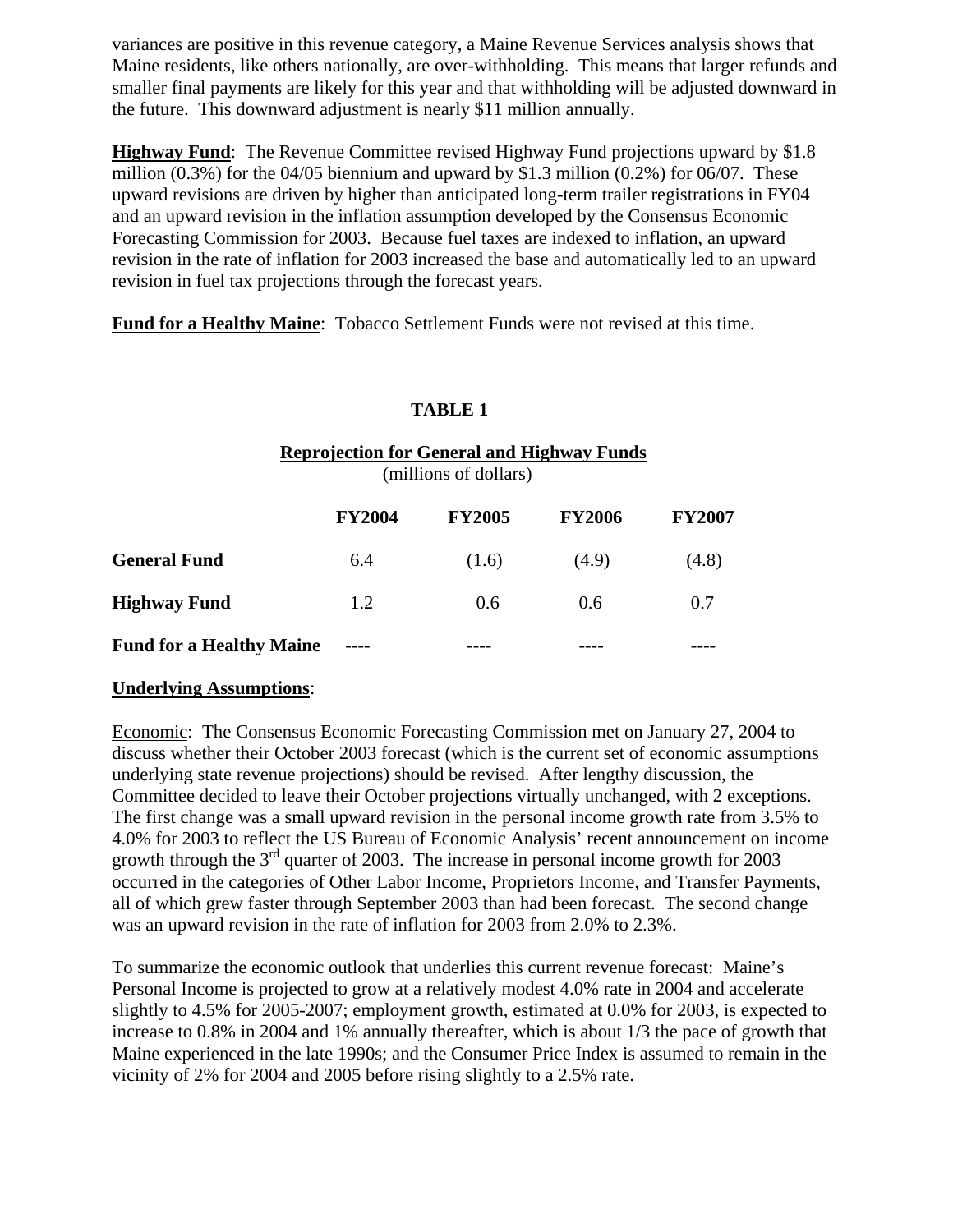The CEFC revision was so small that it had virtually no effect on revenue projections.

Capital Gains: Maine's exceptional capital gain growth (in excess of 20% annual increases for 5 consecutive years) ended abruptly in tax year 2001, plummeting 53%. Updated estimates suggest that capital gains dropped another 17% in 2002, which is significantly better than the 35% drop that had been estimated at the time of our December forecast. This drop-off led to a major decline in Individual Income Tax collections, which represented almost half of all General Fund Revenues. Given the new information that suggests that tax year 2002 was not as hard hit as we had originally anticipated, the Revenue Forecasting Committee has projected that capital gains for tax year 2003 will actually start to grow again in tax year 2004 at an annual 6% rate through the forecast period.

Automobile Sales: The Revenue Forecasting Committee's assumptions for car sales were virtually unchanged from the December forecast. Automobile sales' taxes, which represent about 1/5 of all sales taxes, are projected to grow by 6.2% in FY2004 then accelerate slightly to the 7.2% – 7.6% range through the remainder of the forecast period. By comparison, from 1992- 2002 auto sales averaged 10% annual growth.

As with any projection, there is risk that surrounds the forecast. The Committee would like to highlight one area that it feels poses the greatest risk to these projections at this time:

Automobile sales represent nearly 1/5 of all sales taxes and are subject to highly volatile swings. Despite weakened economic conditions, car sales have continued growing through the past few years, driven by extremely low interest rates and special factory and dealer incentives. Our underlying assumption of 6-7% growth in auto sales is slower than recent experience, but the Committee recognizes that any major jolt to consumer confidence or major changes in carbuying incentive programs could cause dramatic shifts in auto sales.

There are three attachments accompanying this memo:

- 1. The complete set of updated forecast tables for the Revenue Forecasting Committee's March 2004 General Fund, Highway Fund and Fund for a Healthy Maine (Tobacco Settlement Funds) revenue projections.
- 2. The updated report of the Consensus Economic Forecasting Commission published February 13, 2004.
- 3. The background materials distributed at the Revenue Forecasting Committee's February 12, 2004 meeting.

If you have any questions regarding this re-forecast or anything to do with the Revenue Forecasting Committee, please feel free to call me at 287-1479, email laurie.lachance@maine.gov or contact any other member of the Revenue Forecasting Committee.

cc: Revenue Forecasting Committee Consensus Economic Forecasting Commission Martha Freeman, Director of SPO Rebecca Wyke, Commissioner of DAFS Jane Lincoln, Chief of Staff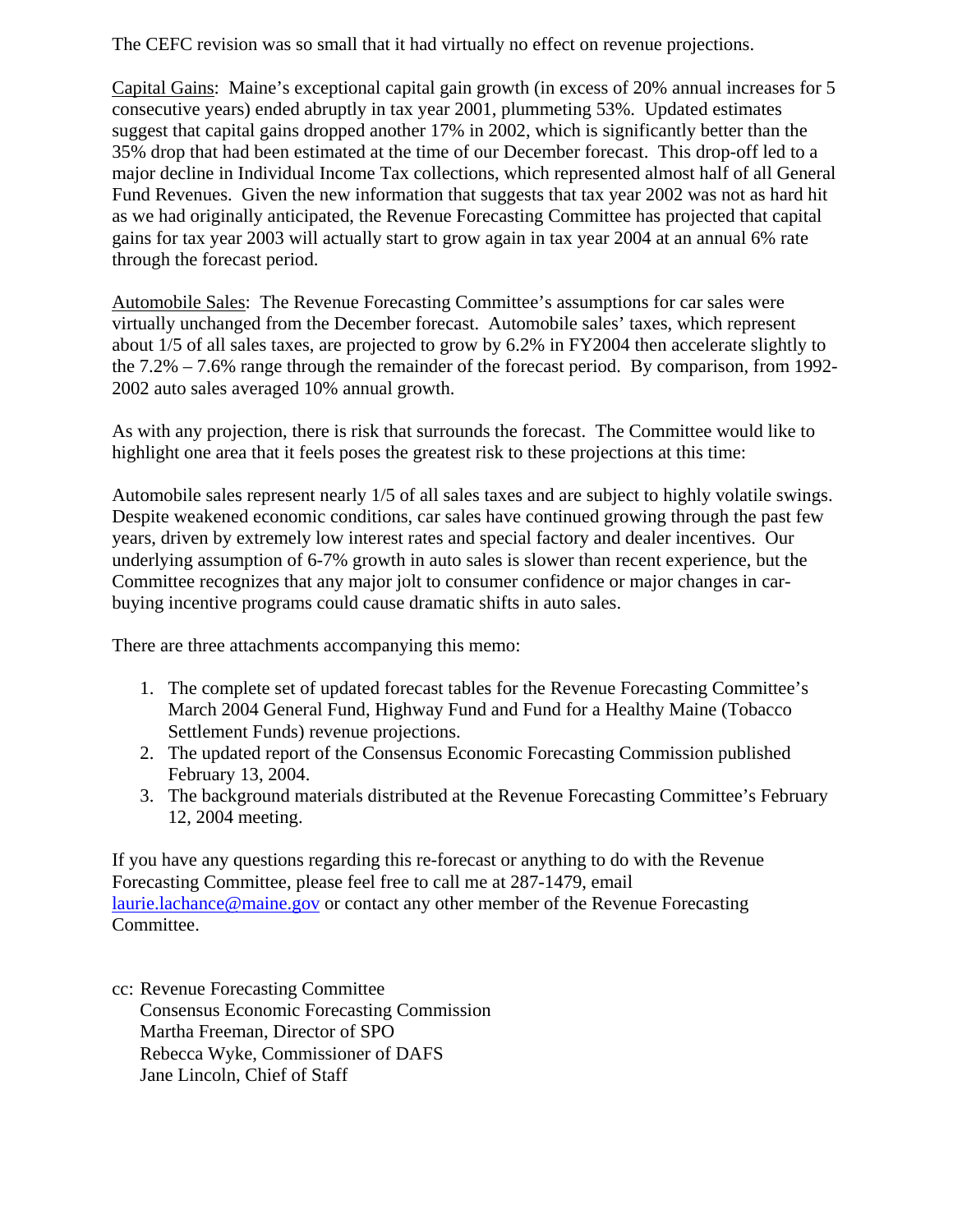## **GENERAL FUND REVENUE**

#### **REVENUE FORECASTING COMMITTEE RECOMMENDATIONS - MARCH 2004**

| Source                                  | FY99 Actual      | FY00 Actual       | % Chg.   | FY01 Actual       | % Chg.   | FY02 Actual       | % Chg.    | FY03 Actual       | % Chg.   | FY03 Budget     | FY03 Variance   | % Variance |
|-----------------------------------------|------------------|-------------------|----------|-------------------|----------|-------------------|-----------|-------------------|----------|-----------------|-----------------|------------|
| Sales and Use Tax                       | \$814,321,914    | \$847,355,132     | 4.1%     | \$817,781,460     | $-3.5%$  | \$836,134,084     | 2.2%      | \$857,486,801     | 2.6%     | \$861,578,278   | $(\$4,091,477)$ | $-0.5%$    |
| <b>Individual Income Tax</b>            | \$1,004,937,795  | \$1,074,621,614   | 6.9%     | \$1,167,748,898   | 8.7%     | \$1,069,834,791   | $-8.4%$   | \$1,071,701,694   | 0.2%     | \$1,063,483,417 | \$8,218,277     | 0.8%       |
| Corporate Income Tax                    | \$144,942,751    | \$150,045,645     | 3.5%     | \$96,102,796      | $-36.0%$ | \$77,366,103      | $-19.5\%$ | \$91,188,393      | 17.9%    | \$88,170,000    | \$3,018,393     | 3.4%       |
| Cigarette and Tobacco Tax               | \$77,750,154     | \$78,343,171      | 0.8%     | \$77,501,831      | $-1.1%$  | \$97,599,599      | 25.9%     | \$98,414,470      | 0.8%     | \$105,684,505   | $(\$7,270,035)$ | $-6.9%$    |
| <b>Public Utilities Tax</b>             | \$29,597,745     | \$15,786,931      | $-46.7%$ | \$29,777,365      | 88.6%    | \$30,479,783      | 2.4%      | \$29,285,143      | $-3.9\%$ | \$30,400,000    | (\$1,114,857)   | $-3.7%$    |
| <b>Insurance Companies Tax</b>          | \$37,730,425     | \$42,697,847      | 13.2%    | \$43,576,502      | 2.1%     | \$55,244,333      | 26.8%     | \$71,078,089      | 28.7%    | \$56,646,354    | \$14,431,735    | 25.5%      |
| <b>Estate Tax</b>                       | \$29,768,114     | \$58,803,666      | 97.5%    | \$30,616,759      | $-47.9%$ | \$23,420,240      | $-23.5%$  | \$30,520,320      | 30.3%    | \$23,821,692    | \$6,698,628     | 28.1%      |
| Property Tax - Unorganized Territory    | \$9,372,295      | \$9,333,204       | $-0.4%$  | \$9,808,431       | 5.1%     | \$10,333,984      | 5.4%      | \$9,930,103       | $-3.9\%$ | \$10,162,545    | $(\$232,442)$   | $-2.3%$    |
| Income from Investments                 | \$19,759,308     | \$20,312,457      | 2.8%     | \$16,365,950      | $-19.4%$ | \$3,829,521       | $-76.6%$  | \$2,345,741       | $-38.7%$ | \$1,889,000     | \$456,741       | 24.2%      |
| Transfer to Municipal Rev. Sharing      | $(\$98,997,466)$ | $(\$105,673,142)$ | 6.7%     | (\$106, 163, 291) | 0.5%     | (\$101, 150, 084) | $-4.7%$   | $(\$103,039,221)$ | 1.9%     | (\$102,674,817) | $(\$364,404)$   | 0.4%       |
| <b>Transfer from Liquor Commission</b>  | \$19,794,778     | \$23,226,758      | 17.3%    | \$24,231,271      | 4.3%     | \$25,168,524      | 3.9%      | \$26,073,276      | 3.6%     | \$26,290,223    | $(\$216,947)$   | $-0.8%$    |
| <b>Transfer from Lottery Commission</b> | \$39,600,544     | \$38,138,174      | $-3.7%$  | \$35,677,299      | $-6.5%$  | \$39,317,891      | 10.2%     | \$39,442,111      | 0.3%     | \$39,635,176    | (\$193,065)     | $-0.5%$    |
| Other Revenues <sup>*</sup>             | \$131,139,945    | \$142,225,349     | 8.5%     | \$147,603,081     | 3.8%     | \$164,081,792     | 11.2%     | \$170,263,271     | 3.8%     | \$167,219,181   | \$3,044,090     | 1.8%       |
| Total - General Fund Revenue            | \$2,259,718,302  | \$2,395,216,806   | 6.0%     | \$2,390,628,351   | $-0.2%$  | \$2,331,660,562   | $-2.5%$   | \$2,394,690,190   | 2.7%     | \$2,372,305,554 | \$22,384,636    | 0.9%       |
| Change in Biennial Totals               |                  |                   |          |                   |          |                   |           |                   |          |                 |                 |            |

\* See Detail of Revisions on separate page: General Fund Revenue - "Other Revenue" Summar y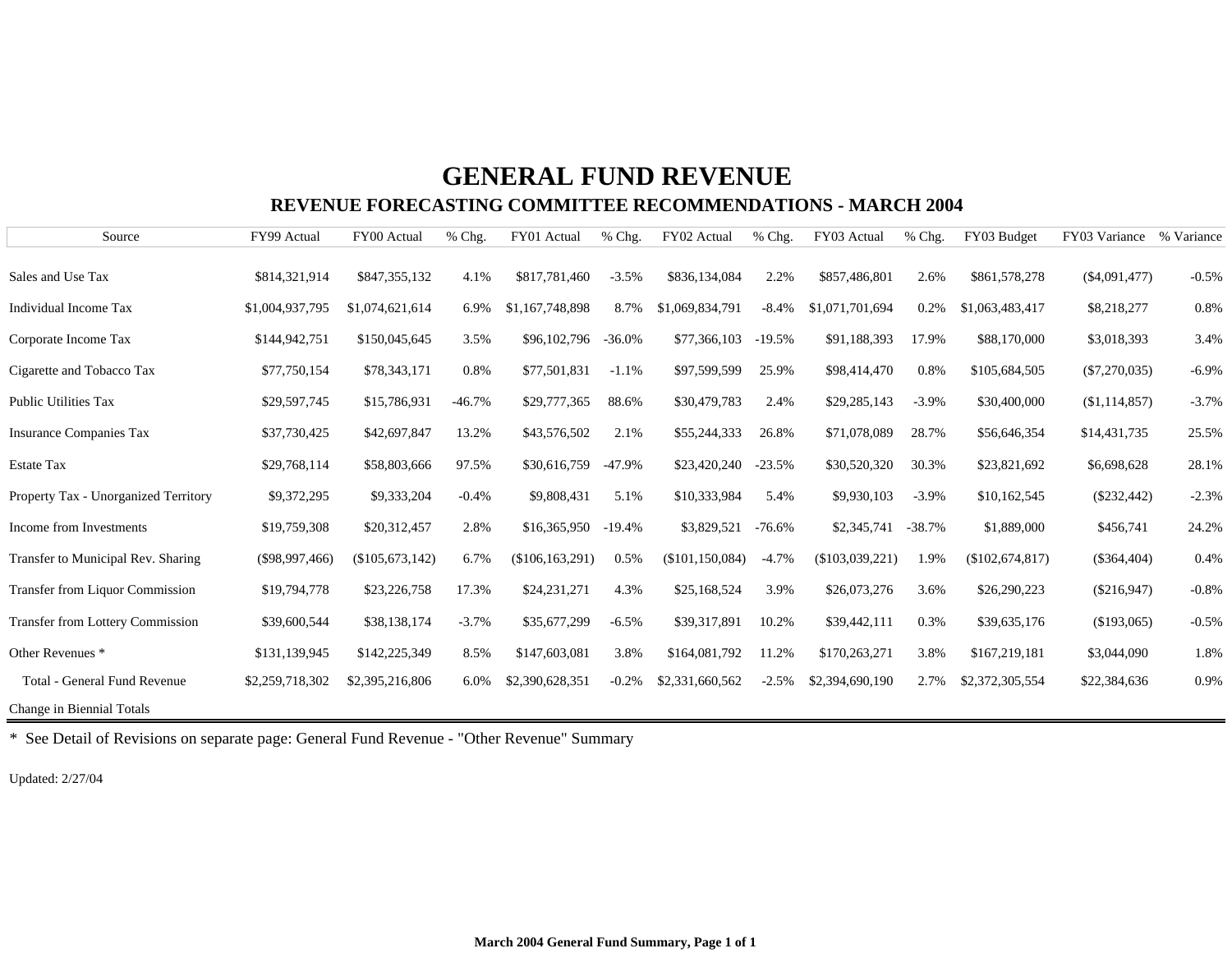# **GENERAL FUND REVENUE**

#### **REVENUE FORECASTING COMMITTEE RECOMMENDATIONS - MARCH 2004**

| Source                                  | FY04 Budget     | % Chg.   | Recom. Chg.     | FY04 Revised      | % Chg.   | FY05 Budget     | % Chg.     | Recom. Chg.    | FY05 Revised    | % Chg.     |
|-----------------------------------------|-----------------|----------|-----------------|-------------------|----------|-----------------|------------|----------------|-----------------|------------|
| Sales and Use Tax                       | \$899,259,382   | 4.9%     | \$6,462,000     | \$905,721,382     | 5.6%     | \$934,416,607   | 3.9%       | \$4,500,000    | \$938,916,607   | 3.7%       |
| Individual Income Tax                   | \$1,132,802,013 | 5.7%     | $(\$2,040,322)$ | \$1,130,761,691   | 5.5%     | \$1,195,104,203 | 5.5%       | (\$10,590,619) | \$1,184,513,584 | 4.8%       |
| Corporate Income Tax                    | \$103,697,841   | 13.7%    | \$55,000        | \$103,752,841     | 13.8%    | \$104,179,101   | 0.5%       | \$0            | \$104,179,101   | 0.4%       |
| Cigarette and Tobacco Tax               | \$97,616,940    | $-0.8%$  | \$0             | \$97,616,940      | $-0.8%$  | \$96,919,864    | $-0.7\%$   | \$0            | \$96,919,864    | $-0.7%$    |
| <b>Public Utilities Tax</b>             | \$28,900,000    | $-1.3%$  | \$0             | \$28,900,000      | $-1.3%$  | \$28,050,000    | $-2.9\%$   | \$0            | \$28,050,000    | $-2.9%$    |
| <b>Insurance Companies Tax</b>          | \$69,415,308    | $-2.3%$  | \$0             | \$69,415,308      | $-2.3%$  | \$65,347,916    | $-5.9\%$   | \$0            | \$65,347,916    | $-5.9%$    |
| <b>Estate Tax</b>                       | \$32,103,631    | 5.2%     | \$0             | \$32,103,631      | 5.2%     | \$31,741,909    | $-1.1%$    | \$0            | \$31,741,909    | $-1.1%$    |
| Property Tax - Unorg. Territory         | \$10,202,624    | 2.7%     | \$0             | \$10,202,624      | 2.7%     | \$10,407,086    | 2.0%       | \$0            | \$10,407,086    | 2.0%       |
| Income from Investments                 | \$1,287,885     | $-45.1%$ | \$0             | \$1,287,885       | $-45.1%$ | \$1,026,195     | $-20.3%$   | \$0            | \$1,026,195     | $-20.3%$   |
| Transfer to Municipal Rev. Sharing      | (\$108,923,722) | 5.7%     | $(\$228,311)$   | (\$109, 152, 033) | 5.9%     | (\$113,918,698) | 4.6%       | \$310,622      | (\$113,608,076) | 4.1%       |
| Transfer from Liquor Commission         | \$26,356,396    | 1.1%     | \$700,000       | \$27,056,396      | 3.8%     | \$0             | $-100.0\%$ | \$0            | \$0             | $-100.0\%$ |
| <b>Transfer from Lottery Commission</b> | \$42,321,885    | 7.3%     | \$0             | \$42,321,885      | 7.3%     | \$43,090,412    | 1.8%       | \$0            | \$43,090,412    | 1.8%       |
| <b>Other Revenues</b>                   | \$279,185,763   | 64.0%    | \$1,463,014     | \$280,648,777     | 64.8%    | \$242,814,560   | $-13.0%$   | \$4,175,202    | \$246,989,762   | $-12.0%$   |
| Total - General Fund Revenue            | \$2,614,225,946 | 9.2%     | \$6,411,381     | \$2,620,637,327   | 9.4%     | \$2,639,179,155 | 1.0%       | (\$1,604,795)  | \$2,637,574,360 | 0.6%       |
| Change in Biennial Totals               |                 |          |                 |                   |          |                 |            | \$4,806,586    |                 |            |

\* See Detail of Revisions on separate page: General Fund Revenue - "Other Revenue" Summar y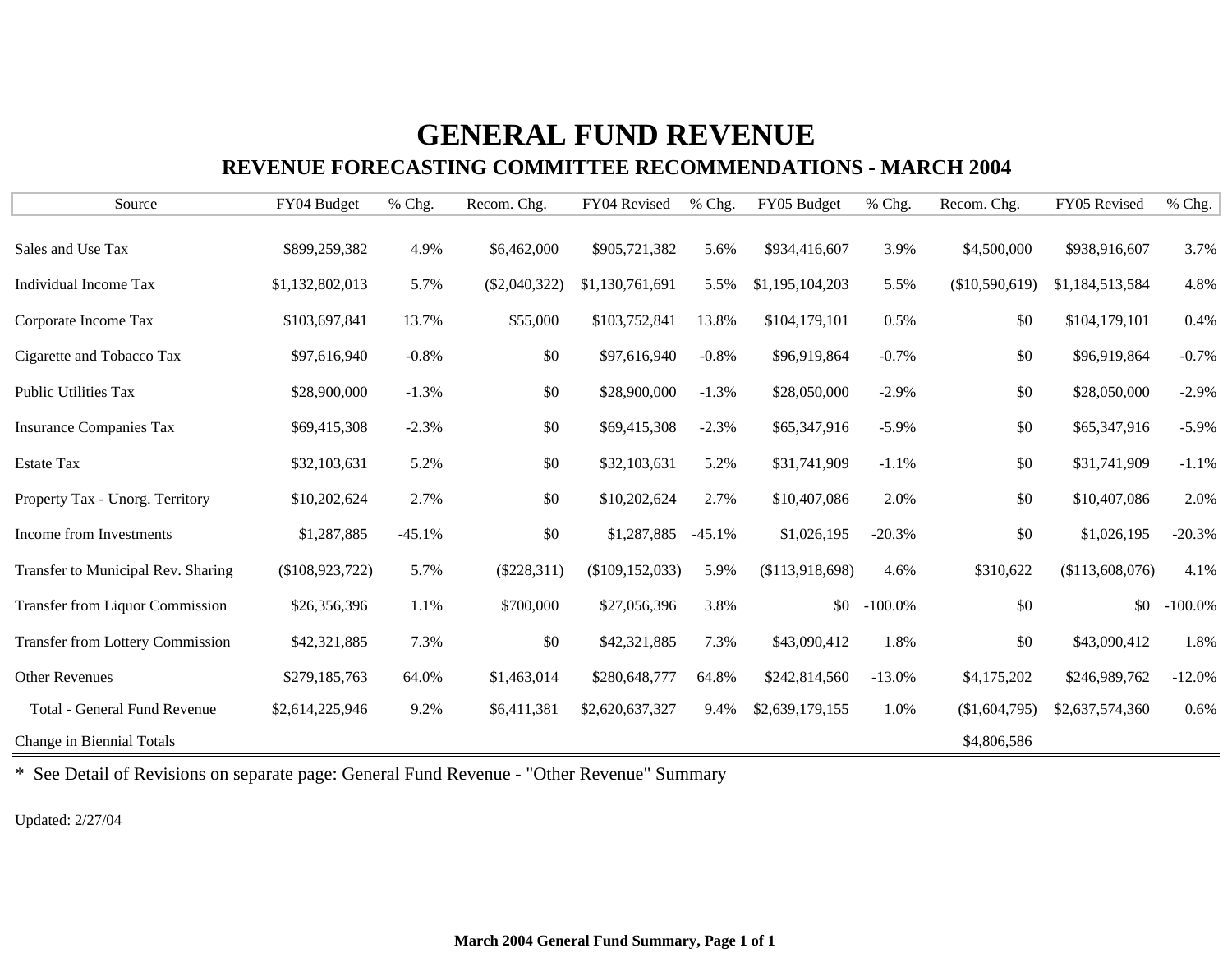# **GENERAL FUND REVENUE**

#### **REVENUE FORECASTING COMMITTEE RECOMMENDATIONS - MARCH 2004**

| Source                                  | FY06 Budget       | % Chg.   | Recom. Chg.     | FY06 Revised    | % Chg.   | FY07 Budget     | % Chg.     | Recom. Chg.     | FY07 Revised    | % Chg.     |
|-----------------------------------------|-------------------|----------|-----------------|-----------------|----------|-----------------|------------|-----------------|-----------------|------------|
| Sales and Use Tax                       | \$976,256,193     | 4.0%     | \$4,680,000     | \$980,936,193   | 4.5%     | \$1,022,399,061 | 4.7%       | \$5,131,601     | \$1,027,530,662 | 4.7%       |
| Individual Income Tax                   | \$1,260,706,243   | 6.4%     | (\$11,044,412)  | \$1,249,661,831 | 5.5%     | \$1,326,115,731 | 5.2%       | (\$11,471,485)  | \$1,314,644,246 | 5.2%       |
| Corporate Income Tax                    | \$94,335,952      | $-9.4%$  | \$0             | \$94,335,952    | $-9.4%$  | \$91,845,086    | $-2.6%$    | \$0             | \$91,845,086    | $-2.6%$    |
| Cigarette and Tobacco Tax               | \$96,125,360      | $-0.8%$  | \$0             | \$96,125,360    | $-0.8%$  | \$95,433,494    | $-0.7%$    | \$0             | \$95,433,494    | $-0.7%$    |
| <b>Public Utilities Tax</b>             | \$26,760,000      | $-4.6%$  | \$0             | \$26,760,000    | $-4.6%$  | \$25,875,000    | $-3.3%$    | \$0             | \$25,875,000    | $-3.3%$    |
| <b>Insurance Companies Tax</b>          | \$63,915,969      | $-2.2%$  | \$0             | \$63,915,969    | $-2.2%$  | \$66,468,733    | 4.0%       | \$0             | \$66,468,733    | 4.0%       |
| <b>Estate Tax</b>                       | \$2,634,711       | $-91.7%$ | \$0             | \$2,634,711     | $-91.7%$ | \$0             | $-100.0\%$ | \$0             | \$0             | $-100.0\%$ |
| Property Tax - Unorganized Territory    | \$10,690,713      | 2.7%     | \$0             | \$10,690,713    | 2.7%     | \$10,982,067    | 2.7%       | \$0             | \$10,982,067    | 2.7%       |
| Income from Investments                 | \$1,607,053       | 56.6%    | \$0             | \$1,607,053     | 56.6%    | \$1,751,208     | 9.0%       | \$0             | \$1,751,208     | 9.0%       |
| Transfer to Municipal Rev. Sharing      | (\$121, 227, 516) | 6.7%     | \$330,949       | (\$120,896,567) | 6.4%     | (\$126,898,713) | 4.7%       | \$329,674       | (\$126,569,039) | 4.7%       |
| <b>Transfer from Liquor Commission</b>  | \$0               | 0.0%     | \$0             | \$0             | 0.0%     | \$0             | 0.0%       | \$0             | \$0             | 0.0%       |
| <b>Transfer from Lottery Commission</b> | \$43,015,888      | $-0.2%$  | \$0             | \$43,015,888    | $-0.2%$  | \$42,384,718    | $-1.5%$    | \$0             | \$42,384,718    | $-1.5%$    |
| <b>Other Revenues</b>                   | \$168,469,126     | $-31.8%$ | \$1,175,202     | \$169,644,328   | $-31.3%$ | \$169,999,197   | 0.9%       | \$1,175,202     | \$171,174,399   | 0.9%       |
| <b>Total - General Fund Revenue</b>     | \$2,623,289,692   | $-0.5%$  | $(\$4,858,261)$ | \$2,618,431,431 | $-0.7%$  | \$2,726,355,582 | 3.9%       | $(\$4,835,008)$ | \$2,721,520,574 | 3.9%       |
| Change in Biennial Totals               |                   |          |                 |                 |          |                 |            | $(\$9,693,269)$ |                 |            |

\* See Detail of Revisions on separate page: General Fund Revenue - "Other Revenue" Summary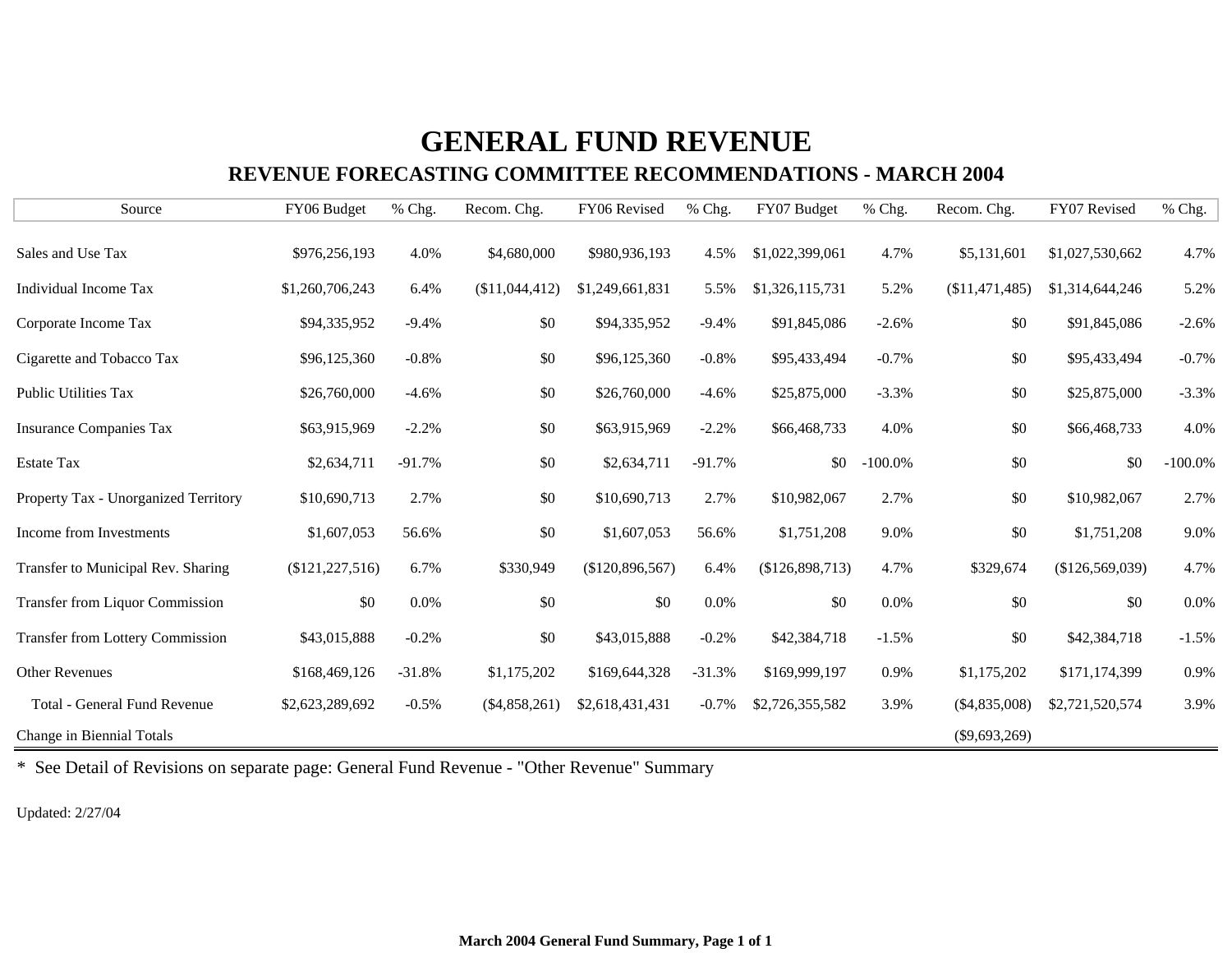#### **2004 2005 2006 2007**2007 Summary of General Fund "Other Revenue" Changes - March 2004 REVENUE FORECASTING COMMITTEE

| <b>Other Revenue Variances - Revisions</b><br><b>Detail</b> |                          |                 | $$1,463,014$ $$4,175,202$ $$1,175,202$ $$1,175,202$ Notes |                                                                                                                                                                       |
|-------------------------------------------------------------|--------------------------|-----------------|-----------------------------------------------------------|-----------------------------------------------------------------------------------------------------------------------------------------------------------------------|
| <b>Treasury - Unclaimed Property</b>                        |                          | \$0 \$4,000,000 | \$1,000,000                                               | \$1,000,000 Increased Revenue based on planned liquidation of additional assets                                                                                       |
| Tourism Transfer                                            | \$416,678                | - \$0           | \$0                                                       | \$0 Lower than anticipated tourism transfer based on FY03 Meals & Lodging Tax Rece                                                                                    |
| Excise Taxes - Beer & Wine                                  | \$287.629                | \$287.629       | \$287,629                                                 | \$287,629 Recognizes growth of beer and wine volume                                                                                                                   |
| Professional & Financial Regulation - Misc. Fir             | \$72,950                 |                 |                                                           | Recognizes one-time unbudgeted fine revenue                                                                                                                           |
| Marine Resources - License Fees<br><b>IF&amp;W Revenue</b>  | (S114, 243)<br>\$800,000 | (S112.427)      | (S112.427)                                                | $(\$112,427)$ Adjusts for negative variances that appear to reflect an on-going trend<br>Recognizes a positive variance, including revenue carried from previous year |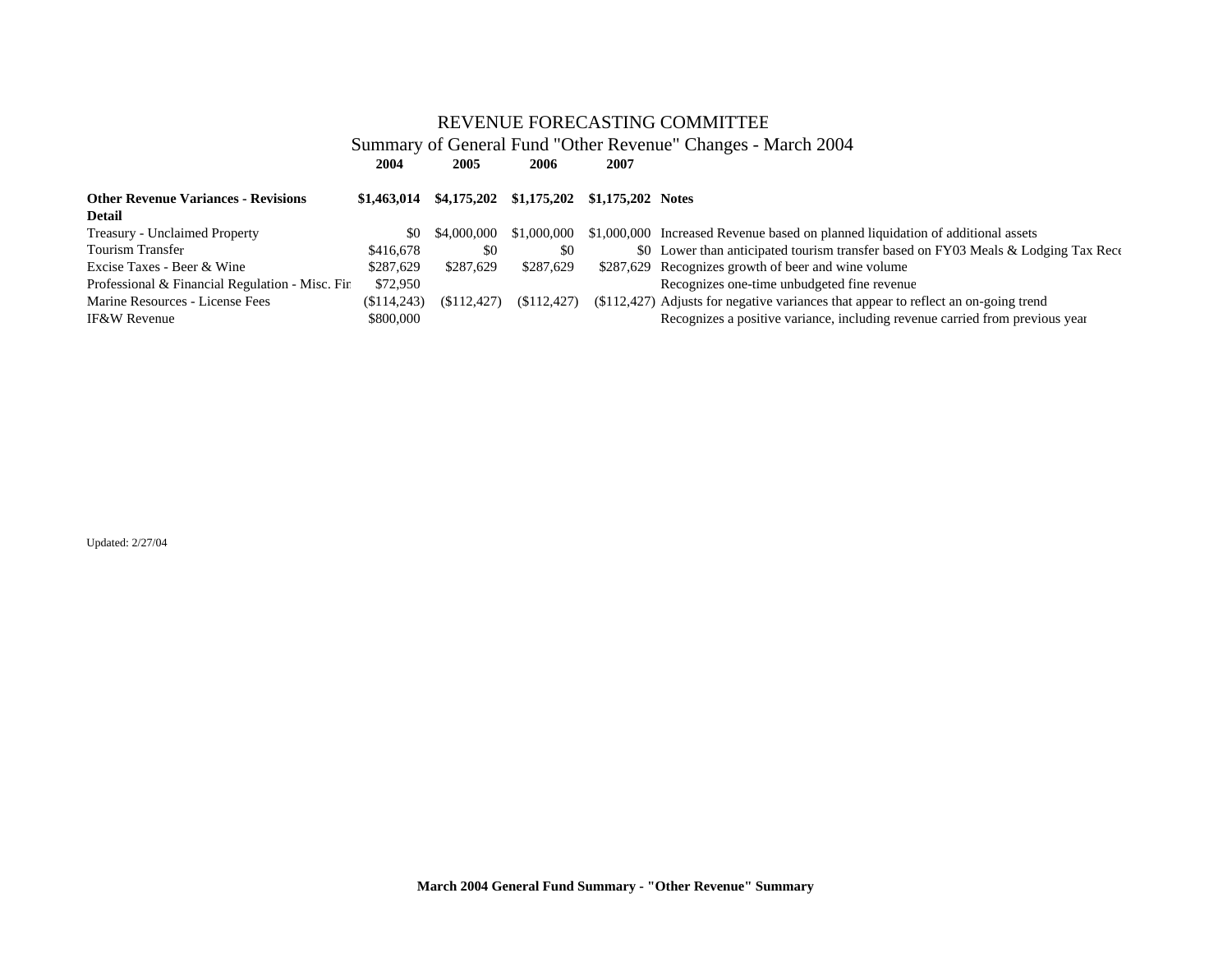### **REVENUE FORECASTING COMMITTEE RECOMMENDATIONS - MARCH 2004HIGHWAY FUND REVENUE**

| <b>Source</b>                     | <b>FY99 Actual</b> | <b>FY00 Actual</b> | $%$ Chg. | <b>FY01 Actual</b> | $%$ Chg. | <b>FY02 Actual</b> | $%$ Chg. | <b>FY03 Actual</b> | $%$ Chg. | FY03 Budget   | <b>FY03 Variance % Variance</b> |          |
|-----------------------------------|--------------------|--------------------|----------|--------------------|----------|--------------------|----------|--------------------|----------|---------------|---------------------------------|----------|
|                                   |                    |                    |          |                    |          |                    |          |                    |          |               |                                 |          |
| <b>Fuel Taxes</b>                 | \$166,759,976      | \$174,691,255      | 4.8%     | \$182,502,097      | 4.5%     | \$184,732,999      | 1.2%     | \$187,901,008      | 1.7%     | \$187,500,000 | \$401,008                       | 0.2%     |
| Motor Vehicle Registration & Fees | \$64,296,262       | \$74,079,566       | 15.2%    | \$76,317,758       | 3.0%     | \$83,285,014       | 9.1%     | \$83,032,421       | $-0.3%$  | \$79,432,966  | \$3,599,455                     | 4.5%     |
| <b>Inspection Fees</b>            | \$2,138,368        | \$2,625,496        | 22.8%    | \$2,491,237        | $-5.1%$  | \$3,412,662        | 37.0%    | \$4,169,773        | 22.2%    | \$3,683,907   | \$485,866                       | 13.2%    |
| Fines, Forfeits and Penalties     | \$1,952,025        | \$2,145,602        | 9.9%     | \$2,097,609        | $-2.2%$  | \$1,958,350        | $-6.6%$  | \$2,531,692        | 29.3%    | \$3,057,180   | $(\$525,488)$                   | $-17.2%$ |
| Income from Investments           | \$3,031,603        | \$3,997,979        | 31.9%    | \$4,241,955        | 6.1%     | \$2,857,209        | $-32.6%$ | \$1,338,794        | $-53.1%$ | \$1,418,000   | $(\$79,206)$                    | $-5.6\%$ |
| <b>Other Revenues</b>             | \$5,985,729        | \$5,379,040        | $-10.1%$ | \$5,467,245        | 1.6%     | \$5,737,782        | 4.9%     | \$9,272,396        | 61.6%    | \$9,154,514   | \$117,882                       | 1.3%     |
| Total - Highway Fund Revenue      | \$244,163,962      | \$262,918,937      | 7.7%     | \$273,117,902      | 3.9%     | \$281,984,017      | 3.2%     | \$288,246,084      | 2.2%     | \$284,246,567 | \$3,999,517                     | 1.4%     |
| Change in Biennial Totals         |                    |                    |          |                    |          |                    |          |                    |          |               |                                 |          |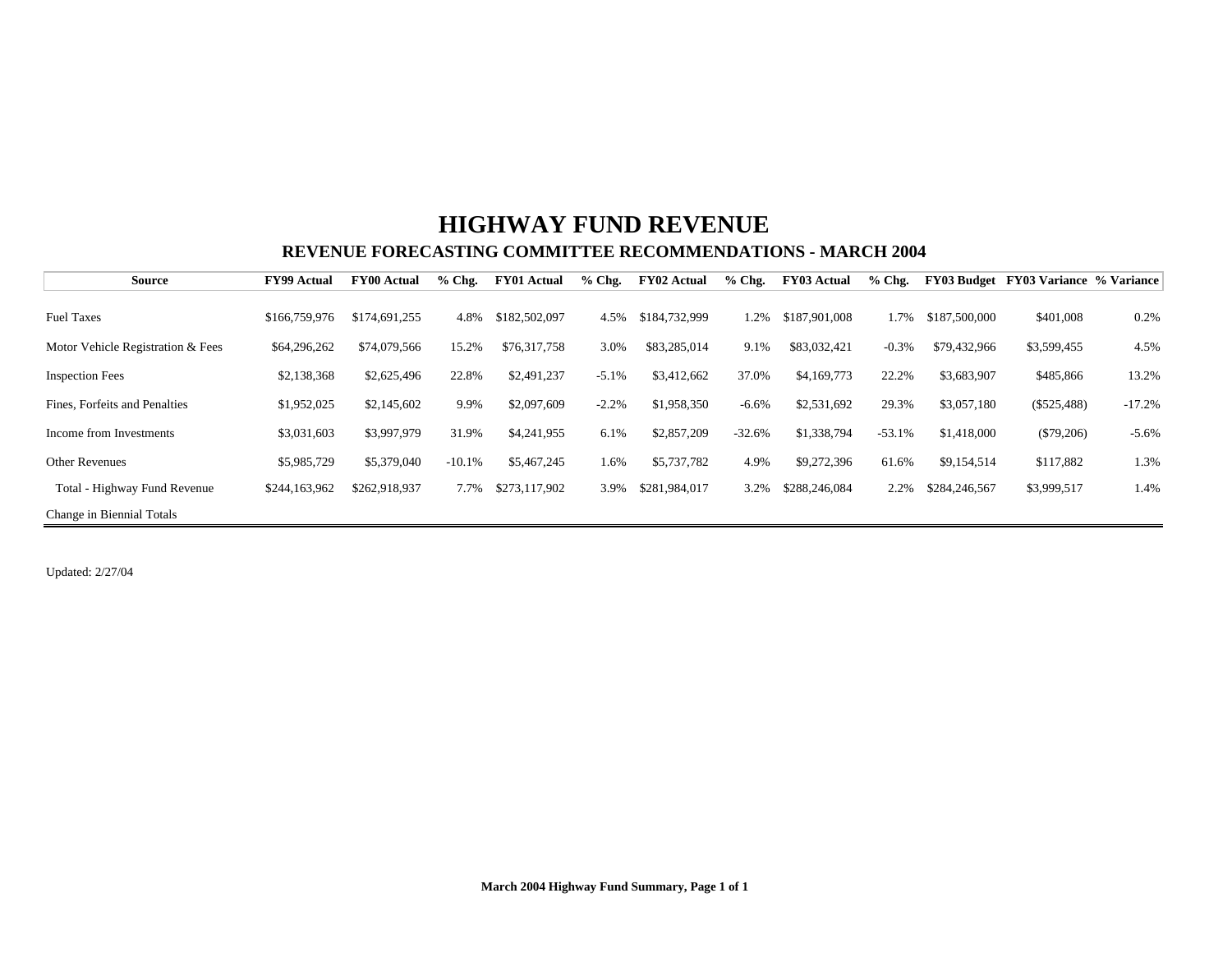## **HIGHWAY FUND REVENUE REVENUE FORECASTING COMMITTEE RECOMMENDATIONS - MARCH 2004**

| <b>Source</b>                     | FY04 Budget   | $%$ Chg. | Recom. Chg. | FY04 Revised % Chg. FY05 Budget |           |               | $%$ Chg. | Recom. Chg. | <b>FY05 Revised</b> | $%$ Chg. |
|-----------------------------------|---------------|----------|-------------|---------------------------------|-----------|---------------|----------|-------------|---------------------|----------|
|                                   |               |          |             |                                 |           |               |          |             |                     |          |
| <b>Fuel Taxes</b>                 | \$210,496,449 | 12.0%    | \$0         | \$210,496,449                   | 12.0%     | \$217,998,821 | 3.6%     | \$639,667   | \$218,638,488       | 3.9%     |
| Motor Vehicle Registration & Fees | \$78,405,062  | $-5.6%$  | \$1,200,000 | \$79,605,062                    | $-4.1\%$  | \$78,672,714  | 0.3%     | \$0         | \$78,672,714        | $-1.2%$  |
| <b>Inspection Fees</b>            | \$3,461,771   | $-17.0%$ | \$0         | \$3,461,771                     | $-17.0\%$ | \$3,470,359   | 0.2%     | \$0         | \$3,470,359         | 0.2%     |
| Fines, Forfeits and Penalties     | \$2,122,901   | $-16.1%$ | \$0         | \$2,122,901                     | $-16.1\%$ | \$2,165,359   | 2.0%     | \$0         | \$2,165,359         | 2.0%     |
| Income from Investments           | \$425,217     | $-68.2%$ | \$0         | \$425,217                       | $-68.2%$  | \$1,026,195   | 141.3%   | \$0         | \$1,026,195         | 141.3%   |
| <b>Other Revenues</b>             | \$8,632,917   | $-6.9\%$ | \$0         | \$8,632,917                     | $-6.9\%$  | \$8,443,932   | $-2.2%$  | \$0         | \$8,443,932         | $-2.2%$  |
| Total - Highway Fund Revenue      | \$303,544,317 | 5.3%     | \$1,200,000 | \$304,744,317                   | 5.7%      | \$311,777,380 | 2.7%     | \$639,667   | \$312,417,047       | 2.5%     |
| Change in Biennial Totals         |               |          |             |                                 |           |               |          | \$1,839,667 |                     |          |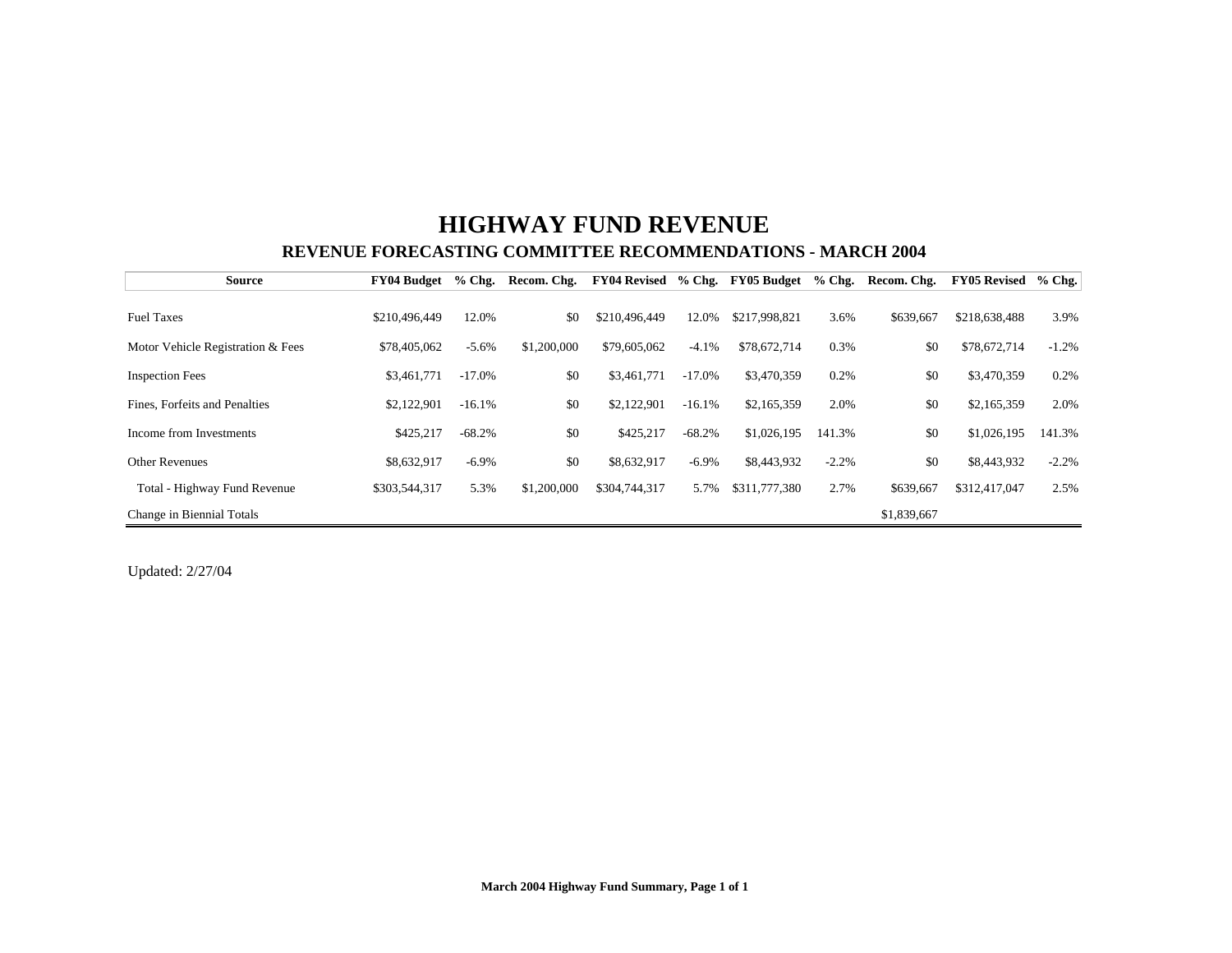## **HIGHWAY FUND REVENUE REVENUE FORECASTING COMMITTEE RECOMMENDATIONS - MARCH 2004**

| <b>Source</b>                     | <b>FY06 Budget</b> | $%$ Chg. | Recom. Chg. | <b>FY06 Revised</b> |         | % Chg. FY07 Budget | $%$ Chg. | Recom. Chg. | <b>FY07 Revised</b> | $%$ Chg. |
|-----------------------------------|--------------------|----------|-------------|---------------------|---------|--------------------|----------|-------------|---------------------|----------|
|                                   |                    |          |             |                     |         |                    |          |             |                     |          |
| <b>Fuel Taxes</b>                 | \$225,082,800      | 2.9%     | \$648,997   | \$225,731,797       | 3.2%    | \$233,113,896      | 3.6%     | \$671,885   | \$233,785,781       | 3.6%     |
| Motor Vehicle Registration & Fees | \$79,428,254       | 1.0%     | \$0         | \$79,428,254        | 1.0%    | \$80,196,584       | 1.0%     | \$0         | \$80,196,584        | 1.0%     |
| <b>Inspection Fees</b>            | \$3,476,649        | 0.2%     | \$0         | \$3,476,649         | 0.2%    | \$3,483,001        | 0.2%     | \$0         | \$3,483,001         | 0.2%     |
| Fines, Forfeits and Penalties     | \$2,228,666        | 2.9%     | \$0         | \$2,228,666         | 2.9%    | \$2,273,239        | 2.0%     | \$0         | \$2,273,239         | 2.0%     |
| Income from Investments           | \$1,026,195        | $0.0\%$  | \$0         | \$1,026,195         | $0.0\%$ | \$1,026,195        | $0.0\%$  | \$0         | \$1,026,195         | $0.0\%$  |
| <b>Other Revenues</b>             | \$8,478,733        | 0.4%     | \$0         | \$8,478,733         | 0.4%    | \$8,521,261        | 0.5%     | \$0         | \$8,521,261         | 0.5%     |
| Total - Highway Fund Revenue      | \$319,721,297      | 2.3%     | \$648,997   | \$320,370,294       | 2.5%    | \$328,614,176      | 2.8%     | \$671.885   | \$329,286,061       | 2.8%     |
| Change in Biennial Totals         |                    |          |             |                     |         |                    |          | \$1,320,882 |                     |          |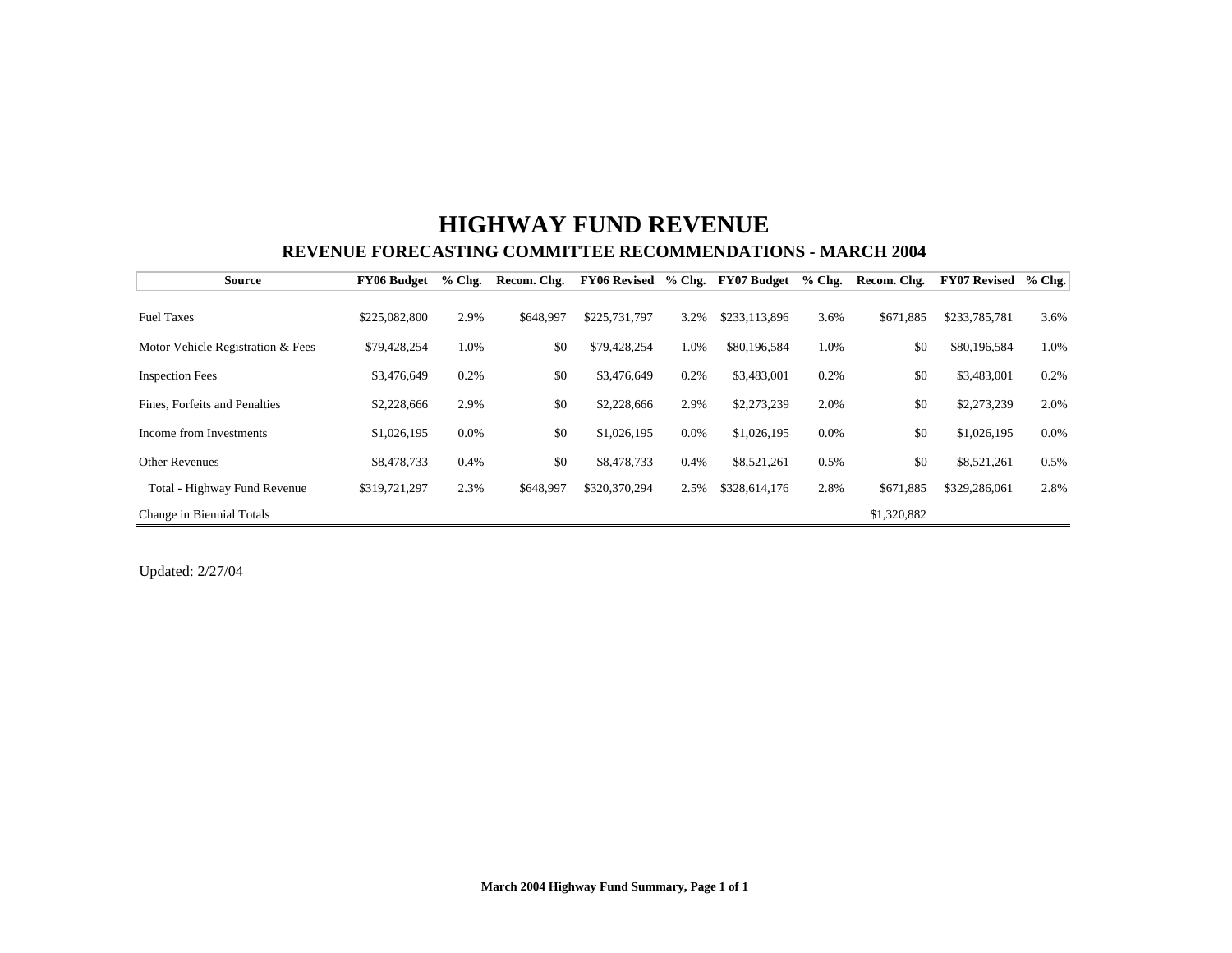## **TOBACCO SETTLEMENT REVENUE (FUND FOR A HEALTHY MAINE) REVENUE FORECASTING COMMITTEE RECOMMENDATIONS - MARCH 2004**

| <b>Source</b>                           | <b>FY00 Actual</b> | <b>FY01 Actual</b> | $%$ Chg.  | <b>FY02 Actual</b> | $%$ Chg. | FY03 Actual * | $%$ Chg.   | <b>FY03 Budget</b> | <b>FY03 Variance</b> % Variance |         |
|-----------------------------------------|--------------------|--------------------|-----------|--------------------|----------|---------------|------------|--------------------|---------------------------------|---------|
|                                         |                    |                    |           |                    |          |               |            |                    |                                 |         |
| <b>Initial Payments</b>                 | \$35,541,456       | \$16,839,539       | $-52.6%$  | \$16,236,644       | $-3.6%$  | \$16,458,172  | 1.4%       | \$16,634,010       | (\$175,838)                     | $-1.1%$ |
| <b>Base Payments</b>                    | \$27,422,283       | \$30,926,515       | 12.8%     | \$40,055,643       | 29.5%    | \$39,348,861  | $-1.8%$    | \$40,251,240       | $(\$902,379)$                   | $-2.2%$ |
| <b>Attorney General Reimbursements</b>  | \$212,904          | \$53,226           | $-75.0\%$ | \$25,475           | $-52.1%$ | \$0           | $-100.0\%$ | \$0                | \$0                             | $0.0\%$ |
| Other Sources **                        | \$0                | \$0                | $0.0\%$   | \$0                | 0.0%     | \$0           | 0.0%       | \$0                | \$0                             | 0.0%    |
| Income from Investments                 | \$1,604,300        | \$3,605,927        | 124.8%    | \$1,233,998        | $-65.8%$ | \$681,756     | $-44.8%$   | \$517,115          | \$164,641                       | 31.8%   |
| 1 - Tobacco Settlement Revenue<br>Total | \$64,780,943       | \$51,425,207       | $-20.6%$  | \$57,551,760       | 11.9%    | \$56,488,789  | $-1.8%$    | \$57,402,365       | (S913, 576)                     | $-1.6%$ |
| Change in Biennial Totals               |                    |                    |           |                    |          |               |            |                    |                                 |         |

\* FY03 Actual does not include \$514,339 received in July 2003 and \$480,059 received in October 2003 that were related to payments due prior to FY04.

\*\* Other Sources includes a portion of the State's share of proceeds from slot machines at commercial race tracks.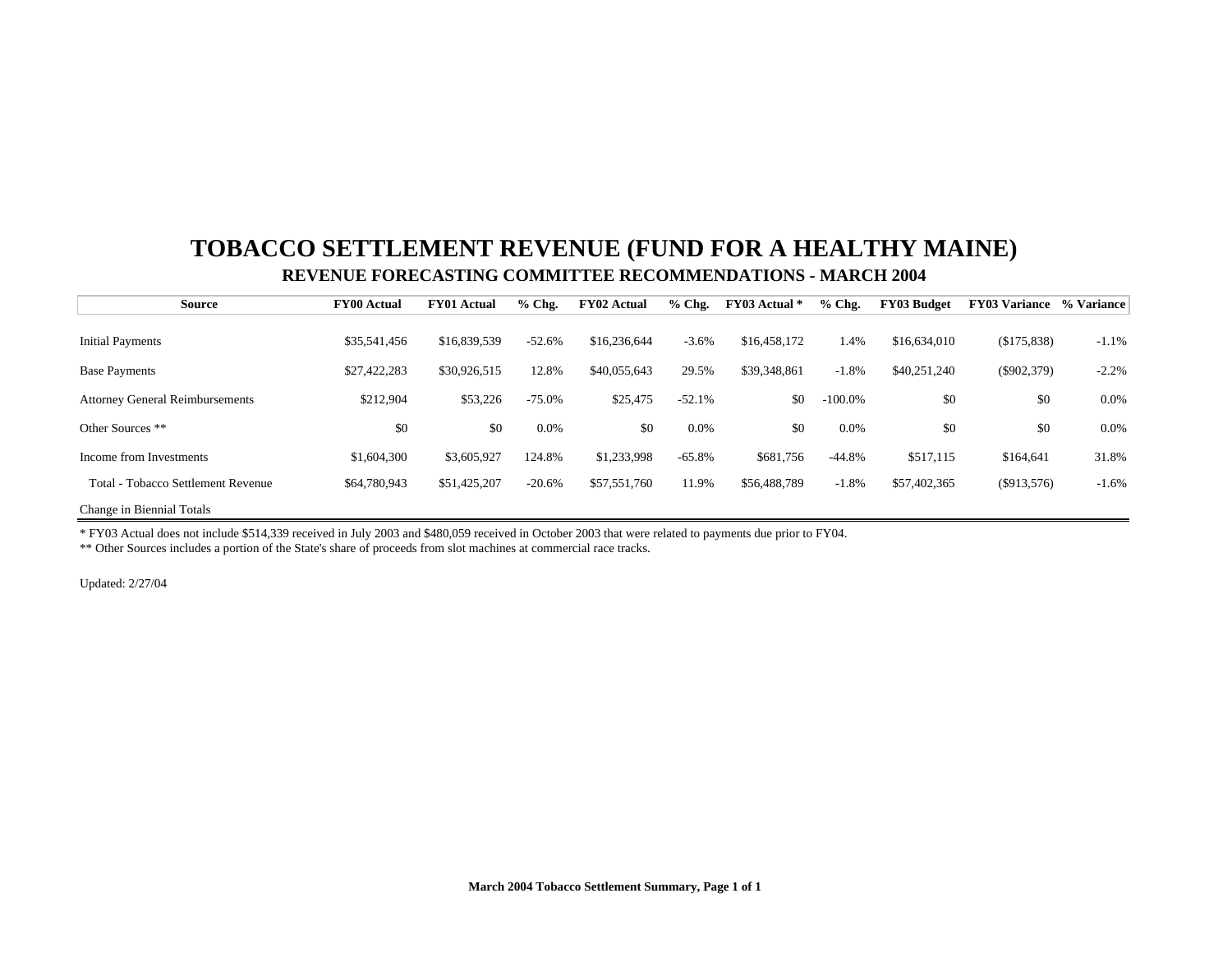## **TOBACCO SETTLEMENT REVENUE (FUND FOR A HEALTHY MAINE) REVENUE FORECASTING COMMITTEE RECOMMENDATIONS - MARCH 2004**

| <b>Source</b>                          | <b>FY04 Budget</b> | $%$ Chg.   | Recom. Chg. ** | <b>FY04 Revised</b> |            | % Chg. FY05 Budget | $%$ Chg. |     | Recom. Chg. FY05 Revised | $%$ Chg. |
|----------------------------------------|--------------------|------------|----------------|---------------------|------------|--------------------|----------|-----|--------------------------|----------|
|                                        |                    |            |                |                     |            |                    |          |     |                          |          |
| <b>Initial Payments</b>                | \$0                | $-100.0\%$ | \$0            | \$0                 | $-100.0\%$ | \$0                | 0.0%     | \$0 | \$0                      | $0.0\%$  |
| <b>Base Payments</b>                   | \$49,138,850       | 24.9%      | \$0            | \$49,138,850        | 24.9%      | \$48,772,127       | $-0.7%$  | \$0 | \$48,772,127             | $-0.7\%$ |
| <b>Attorney General Reimbursements</b> | \$0                | $0.0\%$    | \$0            | \$0                 | $0.0\%$    | \$0                | 0.0%     | \$0 | \$0                      | $0.0\%$  |
| Other Sources **                       | \$0                | $0.0\%$    | \$0            | \$0                 | 0.0%       | \$2,661,450        | 0.0%     | \$0 | \$2,661,450              | $0.0\%$  |
| Income from Investments                | \$25,000           | $-96.3%$   | \$0            | \$25,000            | $-96.3%$   | \$25,000           | 0.0%     | \$0 | \$25,000                 | $0.0\%$  |
| Total - Tobacco Settlement Revenue     | \$49,163,850       | $-13.0\%$  | \$0            | \$49,163,850        | $-13.0%$   | \$51,458,577       | 4.7%     | \$0 | \$51,458,577             | 4.7%     |
| Change in Biennial Totals              |                    |            |                |                     |            |                    |          | \$0 |                          |          |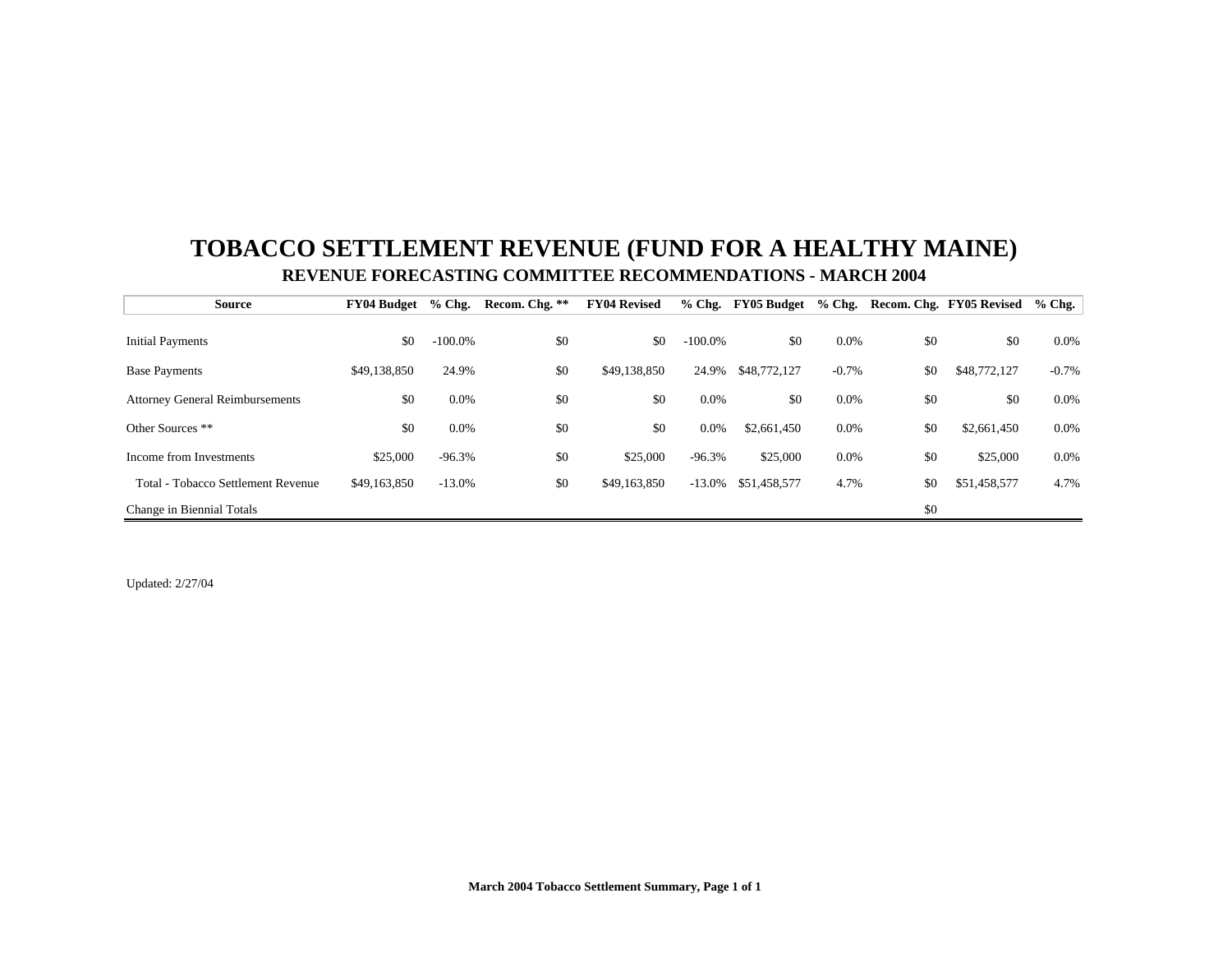## **TOBACCO SETTLEMENT REVENUE (FUND FOR A HEALTHY MAINE) REVENUE FORECASTING COMMITTEE RECOMMENDATIONS - MARCH 2004**

| <b>Source</b>                          | FY06 Budget  | $%$ Chg. |     | Recom. Chg. FY06 Revised % Chg. FY07 Budget % Chg. |         |              |         |     | Recom. Chg. FY07 Revised | $%$ Chg. |
|----------------------------------------|--------------|----------|-----|----------------------------------------------------|---------|--------------|---------|-----|--------------------------|----------|
|                                        |              |          |     |                                                    |         |              |         |     |                          |          |
| <b>Initial Payments</b>                | \$0          | 0.0%     | \$0 | \$0                                                | $0.0\%$ | \$0          | $0.0\%$ | \$0 | \$0                      | $0.0\%$  |
| <b>Base Payments</b>                   | \$49,569,690 | 1.6%     | \$0 | \$49,569,690                                       | 1.6%    | \$50,328,283 | 1.5%    | \$0 | \$50,328,283             | 1.5%     |
| <b>Attorney General Reimbursements</b> | \$0          | 0.0%     | \$0 | \$0                                                | 0.0%    | \$0          | $0.0\%$ | \$0 | \$0                      | $0.0\%$  |
| Other Sources **                       | \$3,257,640  | 22.4%    | \$0 | \$3,257,640                                        | 22.4%   | \$8,307,000  | 155.0%  | \$0 | \$8,307,000              | 155.0%   |
| Income from Investments                | \$25,000     | 0.0%     | \$0 | \$25,000                                           | 0.0%    | \$25,000     | $0.0\%$ | \$0 | \$25,000                 | $0.0\%$  |
| Total - Tobacco Settlement Revenue     | \$52,852,330 | 2.7%     | \$0 | \$52,852,330                                       | 2.7%    | \$58,660,283 | 11.0%   | \$0 | \$58,660,283             | 11.0%    |
| Change in Biennial Totals              |              |          |     |                                                    |         |              |         | \$0 |                          |          |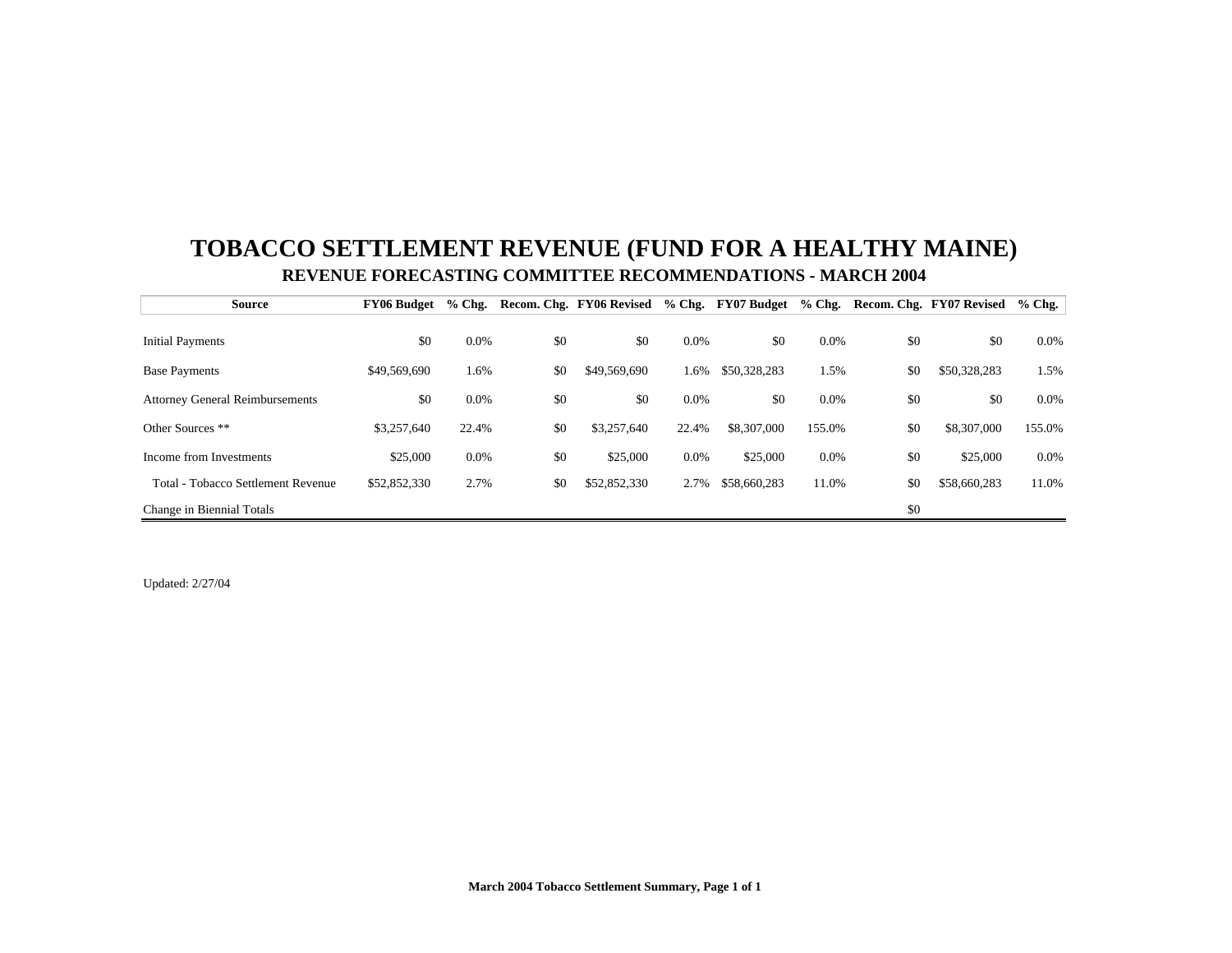#### **Report of the MAINE CONSENSUS ECONOMIC FORECASTING COMMISSION February 13, 2004**

Commissioners Present:

 Charlie Colgan, Muskie School, USM, Chair Michael Donihue, Colby College John Davulis, CMP Alan Day, Banknorth Investment Management Group (via telephone connection) John Dorrer, National Center on Education and the Economy

Others present:

 Michael Allen, MRS Dana Evans, DOL Galen Rose, SPO Gerry Stanhope, MRS Laurie Lachance, SPO Marc Cyr, OFPR John Nyada, MRS

The Commission met on January 27, 2004 to discuss whether their October 2003 forecast should be revised before the Revenue Forecasting Committee meets on February 12, 2004. The committee made only minor changes to the October forecast; all were related to more current historical data being available.

A small upward revision in the total personal income growth rate from 3.5% to 4.0% for 2003 was made since the growth rate of the first 3 quarters was officially reported to be 4.1% by the US Bureau of Economic Analysis. This increase occurred in the categories of other labor income, proprietors income, and transfer payments, all of which grew faster through September 2003 than forecast.

Also, the US Consumer Price Index (CPIu) forecast for a 2.0% increase in 2003 was changed to 2.3% to conform to full year data just released by the US Dept. of Labor. It should perhaps be noted that all data series studied by the Commission become available anywhere from a month to 4 months after the fact. The table on the following page shows the Commission's expected growth rates for employment, personal income and its components, and inflation.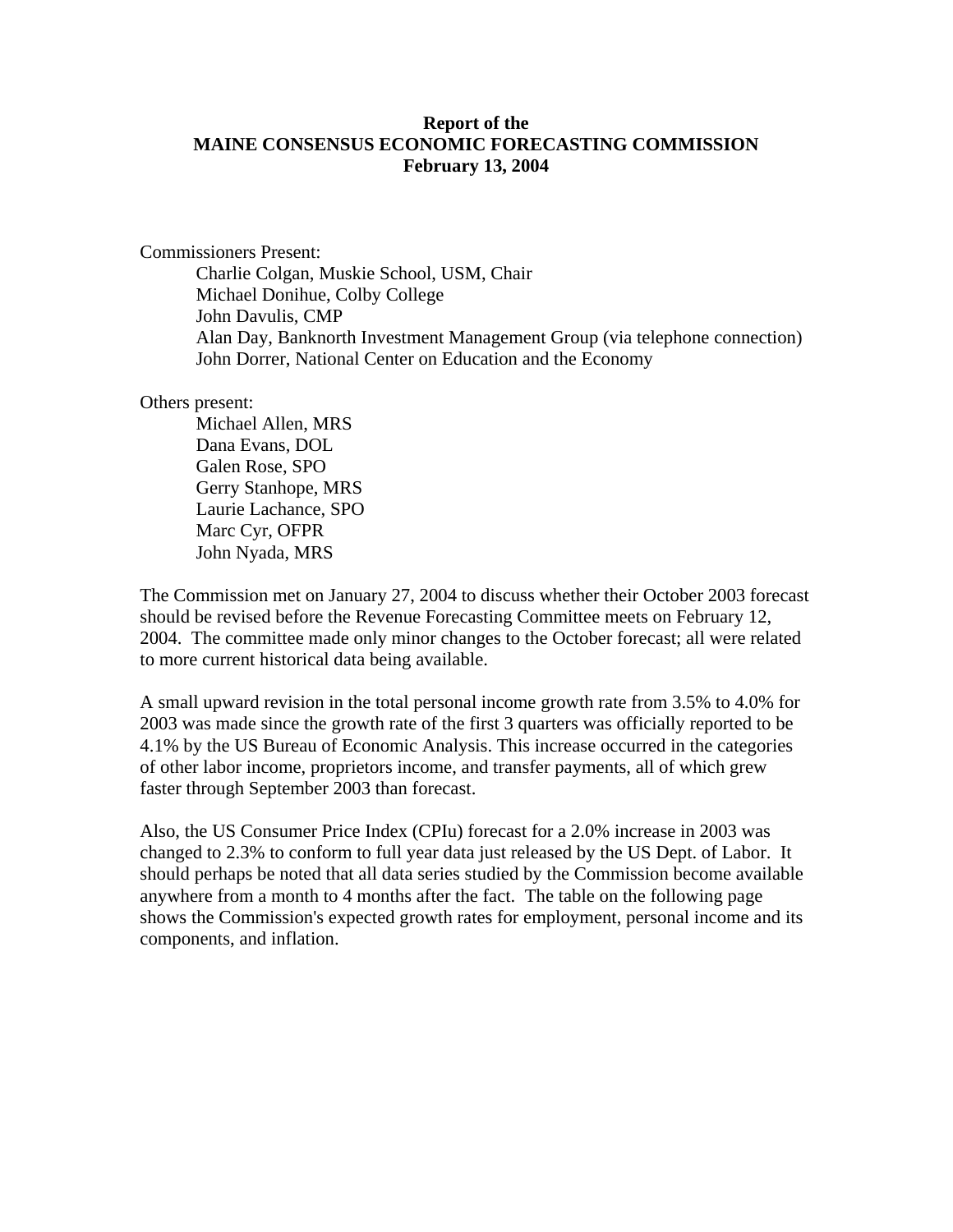### **Maine Consensus Economic Forecasting Commission Forecast of January 2004**

|                                      |         |                            |                                             |          |         |         |         |          | History  | <b>Forecast</b> |         |         |         |         |
|--------------------------------------|---------|----------------------------|---------------------------------------------|----------|---------|---------|---------|----------|----------|-----------------|---------|---------|---------|---------|
|                                      | 1994    | 1995                       | 1996                                        | 1997     | 1998    | 1999    | 2000    | 2001     | 2002     | 2003            | 2004    | 2005    | 2006    | 2007    |
|                                      |         |                            | Rate or Annual Growth Rate                  |          |         |         |         |          |          |                 |         |         |         |         |
| CPI-u                                |         | 2.8%                       | 3.0%                                        | 2.3%     | 1.5%    | 2.2%    | 3.4%    | 2.8%     | 1.6%     | 2.3%            | 2.0%    | 2.0%    | 2.5%    | 2.5%    |
| Me. Unemployment Rate                | 7.4     | 5.7                        | 5.1                                         | 5.4      | 4.4     | 4.1     | 3.5     | 4.0      | 4.4      | 5.1             | 5.2     | 4.9     | 4.7     | 4.5     |
| 3-Month Treasury Bill Rate           | 4.2%    | 5.5%                       | 5.0%                                        | 5.1%     | 4.9%    | 4.8%    | 6.0%    | 3.5%     | 1.6%     | 1.1%            | 2.0%    | 3.9%    | 5.0%    | 5.0%    |
| 10-Year Treasury Note Rate           | 7.1%    | 6.6%                       | 6.4%                                        | 6.4%     | 5.3%    | 5.6%    | 6.0%    | 5.0%     | 4.6%     | 4.0%            | 4.9%    | 5.3%    | 5.8%    | 5.9%    |
|                                      |         |                            |                                             |          |         |         |         |          |          |                 |         |         |         |         |
| Maine Agricultural Empl.(1,000's)    | 14.5    | 14.4                       | 14.3                                        | 13.8     | 16.1    | 13.4    | 16.1    | 13.1     | 14.0     | 17.0            | 14.0    | 14.0    | 14.0    | 14.0    |
|                                      |         |                            | Employment Levels (1,000's)                 |          |         |         |         |          |          |                 |         |         |         |         |
| Maine Wage & Salary Employmen        | 531.6   | 538.2                      | 542.5                                       | 553.7    | 569.2   | 586.3   | 603.5   | 608.1    | 606.     | 606.0           | 611.1   | 617.5   | 623.9   | 630.4   |
| Mining                               | 0.1     | 0.1                        | 0.1                                         | 0.1      | 0.1     | 0.1     | 0.1     | 0.1      | 0.       | 0.1             | 0.1     | 0.1     | 0.1     | 0.1     |
| Construction                         | 21.0    | 21.7                       | 23.2                                        | 23.3     | 25.1    | 28.0    | 29.4    | 29.7     | 29.2     | 29.2            | 29.7    | 30.2    | 30.7    | 31.2    |
| Manufacturing                        | 91.4    | 91.1                       | 88.3                                        | 87.8     | 87.1    | 86.2    | 85.2    | 80.3     | 73.7     | 68.5            | 63.4    | 61.4    | 59.6    | 57.8    |
| Transp/Commun./Publ. Utils.          | 22.6    | 22.3                       | 22.6                                        | 23.1     | 23.6    | 24.1    | 24.5    | 24.7     | 24.5     | 24.5            | 24.7    | 24.9    | 25.1    | 25.3    |
| <b>Wholesale Trade</b>               | 23.9    | 25.1                       | 25.8                                        | 26.0     | 26.5    | 27.0    | 27.1    | 26.9     | 26.8     | 26.8            | 27.1    | 27.4    | 27.7    | 28.0    |
| <b>Retail Trade</b>                  | 110.4   | 111.9                      | 111.4                                       | 113.4    | 115.8   | 119.0   | 122.8   | 124.4    | 125.9    | 126.9           | 127.7   | 129.2   | 130.6   | 132.0   |
| <b>FIRE</b>                          | 26.3    | 26.0                       | 27.0                                        | 28.4     | 29.7    | 31.4    | 32.4    | 33.6     | 33.9     | 34.0            | 34.4    | 34.8    | 35.2    | 35.6    |
| Services                             | 141.6   | 146.8                      | 151.1                                       | 158.7    | 166.8   | 173.9   | 182.5   | 186.6    | 189.     | 193.8           | 201.6   | 206.5   | 211.2   | 216.0   |
| Government                           | 94.1    | 93.2                       | 92.8                                        | 93.0     | 94.6    | 96.7    | 99.6    | 101.8    | 102.9    | 102.2           | 102.4   | 102.7   | 103.1   | 103.5   |
|                                      |         |                            |                                             |          |         |         |         |          |          |                 |         |         |         |         |
|                                      |         | Annual Growth Rates        |                                             |          |         |         |         |          |          |                 |         |         |         |         |
| Maine Wage & Salary Employmen        |         | 1.2%                       | 0.8%                                        | 2.1%     | 2.8%    | 3.0%    | 2.9%    | 0.8%     | $-0.3%$  | 0.0%            | 0.8%    | 1.0%    | 1.0%    | 1.0%    |
| Minina                               |         | 0.0%                       | 0.0%                                        | 0.0%     | 0.0%    | 0.0%    | 0.0%    | 0.0%     | 0.0%     | 0.0%            | 0.0%    | 0.0%    | 0.0%    | 0.0%    |
| Construction                         |         | 3.0%                       | 7.0%                                        | 0.5%     | 7.5%    | 11.6%   | 5.1%    | 1.0%     | $-1.7%$  | 0.0%            | 1.7%    | 1.7%    | 1.7%    | 1.6%    |
| Manufacturing                        |         | $-0.4%$                    | $-3.0%$                                     | $-0.6%$  | $-0.8%$ | $-1.1%$ | $-1.2%$ | $-5.7%$  | $-8.2%$  | $-7.0%$         | $-7.5%$ | $-3.2%$ | $-2.9%$ | $-3.0%$ |
| Transp/Commun./Publ. Utils.          |         | $-1.4%$                    | 1.5%                                        | 2.2%     | 1.9%    | 2.2%    | 1.6%    | 0.8%     | $-0.8%$  | 0.0%            | 0.8%    | 0.8%    | 0.8%    | 0.8%    |
| <b>Wholesale Trade</b>               |         | 4.8%                       | 2.9%                                        | 0.6%     | 1.8%    | 2.2%    | 0.2%    | $-0.7%$  | $-0.4%$  | 0.0%            | 1.1%    | 1.1%    | 1.1%    | 1.1%    |
| <b>Retail Trade</b>                  |         | 1.4%                       | $-0.4%$                                     | 1.8%     | 2.2%    | 2.7%    | 3.2%    | 1.3%     | 1.2%     | 0.8%            | 0.6%    | 1.2%    | 1.1%    | 1.1%    |
| <b>FIRE</b>                          |         | $-1.1%$                    | 3.8%                                        | 5.2%     | 4.4%    | 5.6%    | 3.3%    | 3.7%     | 0.9%     | 0.3%            | 1.2%    | 1.2%    | 1.1%    | 1.1%    |
| Services                             |         | 3.7%                       | 3.0%                                        | 5.0%     | 5.1%    | 4.2%    | 5.0%    | 2.2%     | 1.3%     | 2.5%            | 4.0%    | 2.4%    | 2.3%    | 2.2%    |
| Government                           |         | $-1.0%$                    | $-0.4%$                                     | 0.2%     | 1.8%    | 2.2%    | 3.0%    | 2.2%     | 1.1%     | $-0.7%$         | 0.2%    | 0.3%    | 0.4%    | 0.4%    |
|                                      |         |                            |                                             |          |         |         |         |          |          |                 |         |         |         |         |
|                                      | 1994    | 1995                       | 1996                                        | 1997     | 1998    | 1999    | 2000    | 2001     | 2002     | 2003            | 2004    | 2005    | 2006    | 2007    |
|                                      |         |                            | Million \$ - at Seas. Adjusted Annual Rates |          |         |         |         |          |          |                 |         |         |         |         |
| Personal income                      | 24173.8 | 25046.3                    | 26434.0                                     | 27772.8  | 29468.5 | 30679.8 | 32866.5 | 34491.5  | 35990.8  | 37444.4         | 38942.2 | 40694.5 | 42525.8 | 44439.5 |
| Wage and salary disbursements        | 12408.5 | 12923.3                    | 13456.5                                     | 14315.8  | 15242.5 | 16251.0 | 17217.0 | 17975.0  | 18501.0  | 19048.6         | 19734.4 | 20622.4 | 21653.5 | 22736.2 |
| Other labor income                   | 2121.8  | 2064.8                     | 2104.0                                      | 2033.5   | 2058.5  | 2143.0  | 2254.0  | 2393.3   | 2623.    | 2833.1          | 2985.5  | 3162.1  | 3317.1  | 3493.6  |
| Non-farm Proprietors' income         | 1885.5  | 1791.8                     | 1959.0                                      | 2052.0   | 2223.3  | 2374.0  | 2492.5  | 2575.3   | 2682.    | 2886.4          | 3106.9  | 3288.9  | 3457.5  | 3613.7  |
| plus: Dividends, interest, and rent  | 4346.8  | 4691.0                     | 5037.0                                      | 5362.0   | 5824.8  | 5704.3  | 6445.3  | 6723.8   | 6812.5   | 6830.2          | 7106.2  | 7494.2  | 7842.2  | 8240.4  |
| plus: Transfer payments              | 4190.5  | 4401.8                     | 4686.8                                      | 4903.3   | 5010.0  | 5136.3  | 5416.3  | 5875.0   | 6387.0   | 6898.0          | 7105.4  | 7283.1  | 7465.1  | 7614.4  |
| less: Personal contrb. for social in | 999.8   | 1050.8                     | 1084.8                                      | 1145.0   | 1210.5  | 1288.8  | 1339.8  | 1420.0   | 1500.5   | 1563.0          | 1632.7  | 1719.1  | 1800.6  | 1879.0  |
| plus: Adjustment for residence       | 140.0   | 183.3                      | 208.3                                       | 240.3    | 274.5   | 291.3   | 332.5   | 345.0    | 482.0    | 506.1           | 531.4   | 558.0   | 585.9   | 615.2   |
| Farm Income                          | 145.5   | 113.8                      | 145.0                                       | 92.0     | 125.0   | 142.5   | 130.3   | 112.0    | 98.0     | 101.9           | 106.0   | 110.2   | 114.6   | 119.2   |
|                                      |         | <b>Annual Growth Rates</b> |                                             |          |         |         |         |          |          |                 |         |         |         |         |
| Personal income                      |         | 3.6%                       | 5.5%                                        | 5.1%     | 6.1%    | 4.1%    | 7.1%    | 4.9%     | 4.3%     | 4.0%            | 4.0%    | 4.5%    | 4.5%    | 4.5%    |
| Wage and salary disbursements        |         | 4.1%                       | 4.1%                                        | 6.4%     | 6.5%    | 6.6%    | 5.9%    | 4.4%     | 2.9%     | 3.0%            | 3.6%    | 4.5%    | 5.0%    | 5.0%    |
| Other labor income                   |         | $-2.7%$                    | 1.9%                                        | $-3.4%$  | 1.2%    | 4.1%    | 5.2%    | 6.2%     | 9.6%     | 8.0%            | 5.4%    | 5.9%    | 4.9%    | 5.3%    |
| Non-farm Proprietors' income         |         | $-5.0%$                    | 9.3%                                        | 4.7%     | 8.3%    | 6.8%    | 5.0%    | 3.3%     | 4.2%     | 7.6%            | 7.6%    | 5.9%    | 5.1%    | 4.5%    |
|                                      |         | 7.9%                       | 7.4%                                        | 6.5%     | 8.6%    | $-2.1%$ | 13.0%   | 4.3%     | 1.3%     |                 |         |         |         | 5.1%    |
| plus: Dividends, interest, and rent  |         |                            |                                             |          |         |         |         |          |          | 0.3%            | 4.0%    | 5.5%    | 4.6%    |         |
| plus: Transfer payments              |         | 5.0%                       | 6.5%                                        | 4.6%     | 2.2%    | 2.5%    | 5.5%    | 8.5%     | 8.7%     | 8.0%            | 3.0%    | 2.5%    | 2.5%    | 2.0%    |
| less: Personal contrb. for social in |         | 5.1%                       | 3.2%                                        | 5.6%     | 5.7%    | 6.5%    | 4.0%    | 6.0%     | 5.7%     | 4.2%            | 4.5%    | 5.3%    | 4.7%    | 4.4%    |
| plus: Adjustment for residence       |         | 30.9%                      | 13.6%                                       | 15.4%    | 14.3%   | 6.1%    | 14.2%   | 3.8%     | 39.7%    | 5.0%            | 5.0%    | 5.0%    | 5.0%    | 5.0%    |
| Farm Income                          |         | $-21.8%$                   | 27.5%                                       | $-36.6%$ | 35.9%   | 14.0%   | $-8.6%$ | $-14.0%$ | $-12.5%$ | 4.0%            | 4.0%    | 4.0%    | 4.0%    | 4.0%    |

P:\GalenR\CEFC\Jan2004Fcst\Cefc1\_2004.XLS 3 month T-bill and 10yr Treas. Note rates are from Economy.com - Dec. 2003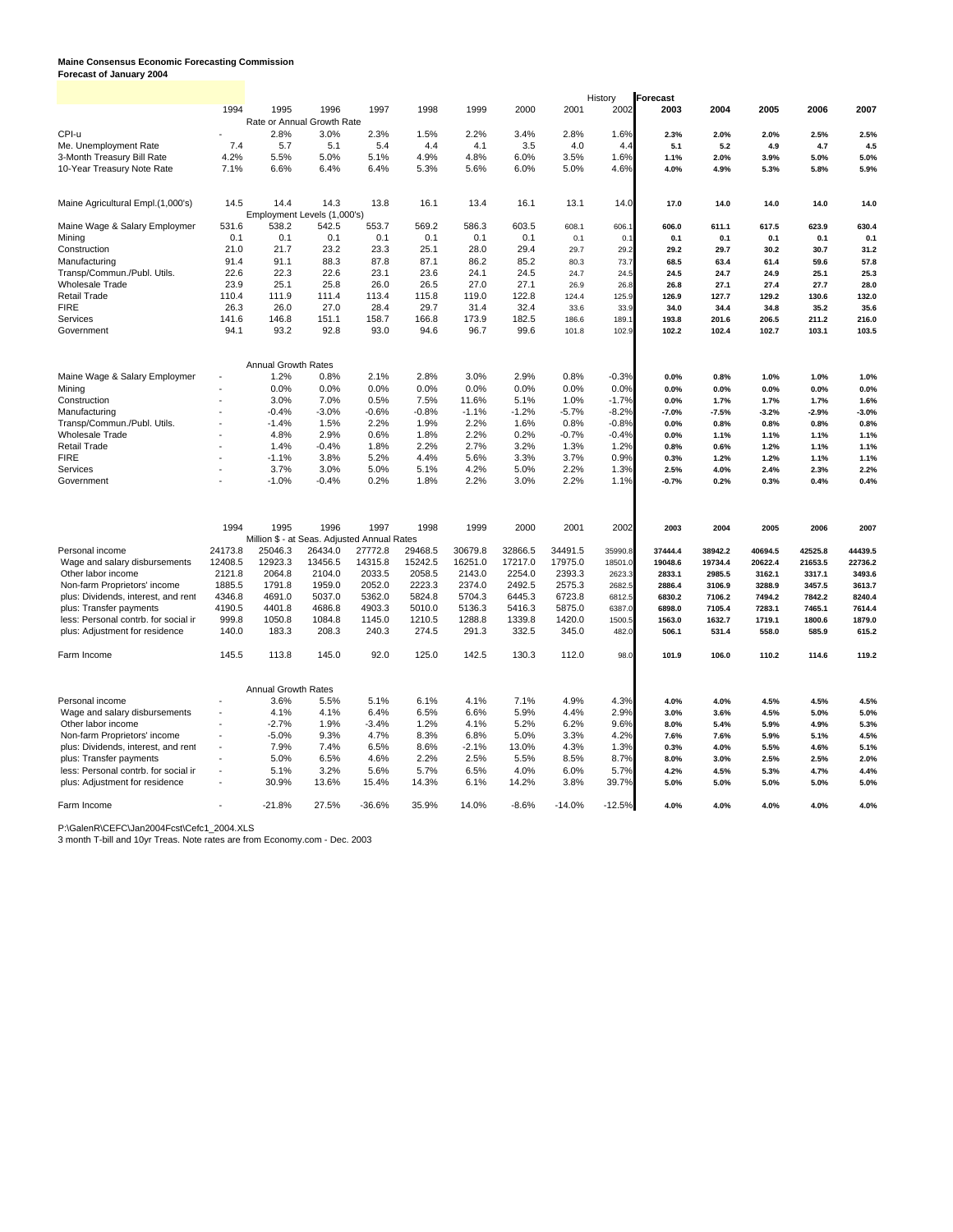In deliberating its January forecast, the Committee considered the following:

1. The State Planning Office reported that most major indicators of the national economy were showing renewed strength. The positive indicators included very strong real gross domestic product growth in the  $3<sup>rd</sup>$  quarter (8.2% annual rate), improving corporate profits and fixed non-residential investment, continued strength in the major stock market indices and the index of leading economic indicators. Also, and very importantly, interest rates continued to be very low. In Maine, the most recent data show mortgage rates also staying in the historically low 6% range, which has kept mortgage activity very strong, especially refinancings. Maine home sales continued at an annual rate of over 40,000 units through the  $3<sup>rd</sup>$  quarter. Residential construction also continues to be strong. Through October, Maine consumer retail sales were up 4% over the same period of 2002. However, while most Maine indicators are showing at least moderate growth, job markets are not responding.

2. Information from the Maine Department of Labor suggested that, following upcoming revisions, the State annual unemployment rate for 2003 would likely be 5.1%, up from 4.4% the previous year. Wage and salary employment growth for 2003 will be about 0%. However, year-over-year monthly declines in wage and salary employment have been shrinking since summer. While seasonally adjusted US "temporary help" totals have been rising fairly strongly since last spring, in Maine the year-over-year temp help numbers showed continued declines. Over the past few months, both initial and continuing unemployment claims have been declining somewhat.

3. General Fund revenues through December were \$11.9 million over budget. Sales tax revenues were \$4.4 million over budget, personal income tax revenues were \$11 million over budget, but corporate tax revenues were \$1.9 million under budget. Early January data suggested that these trends would continue through the month. For the first 6 months of the fiscal year, withholding was up  $2\frac{1}{2}$  to 3% over the previous year, but would have to improve to 3 ¼ to 4% for the remainder of the year in order to meet the budget target.

4. Commissioners noted a number of positive trends which may impact the Maine economy going forward. These included:

- a. The value of the US dollar is still falling, which should benefit exporters and tourism.
- b. The projected federal deficit has increased dramatically, but is not yet affecting bond markets.
- c. US monetary and fiscal policies are still quite stimulative, which is helping to maintain strong consumer spending.